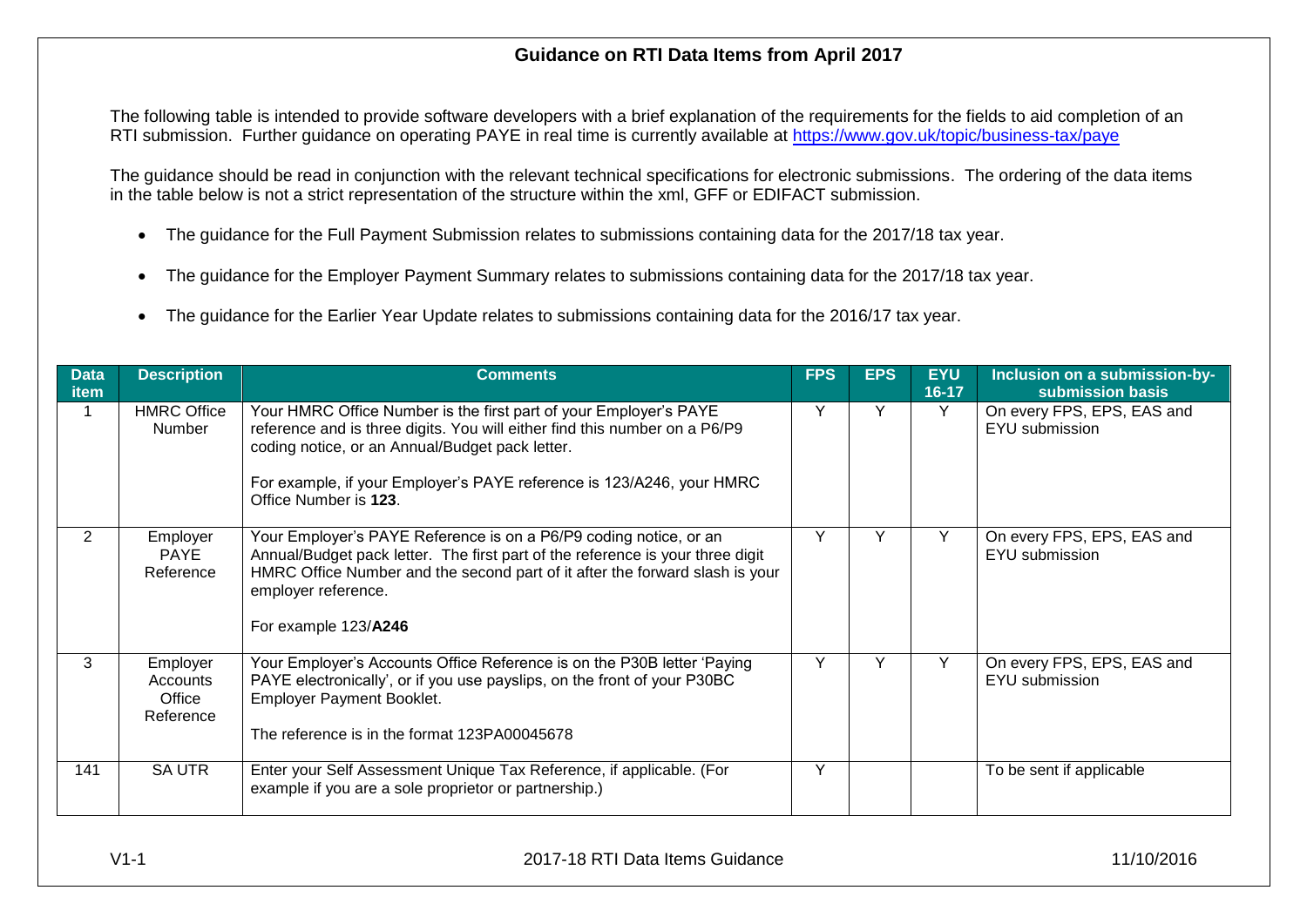| <b>Data</b><br><b>item</b> | <b>Description</b>                                   | <b>Comments</b>                                                                                                                                                                                                                                                                                                                                                                                                                                                                                                                                                                                                      | <b>FPS</b>     | <b>EPS</b> | <b>EYU</b><br>$16-17$ | Inclusion on a submission-by-<br>submission basis |
|----------------------------|------------------------------------------------------|----------------------------------------------------------------------------------------------------------------------------------------------------------------------------------------------------------------------------------------------------------------------------------------------------------------------------------------------------------------------------------------------------------------------------------------------------------------------------------------------------------------------------------------------------------------------------------------------------------------------|----------------|------------|-----------------------|---------------------------------------------------|
| 142                        | <b>COTAX</b><br>reference                            | Enter your Corporation Tax reference, if applicable. (For example if you are a<br>limited company.)                                                                                                                                                                                                                                                                                                                                                                                                                                                                                                                  | Y              |            |                       | To be sent if applicable                          |
| <b>18A</b>                 | Income Tax<br>year to which<br>submission<br>relates | Indicate the tax year to which the submission relates. The tax year runs from<br>6 <sup>th</sup> April to 5 <sup>th</sup> April.                                                                                                                                                                                                                                                                                                                                                                                                                                                                                     | Y              | Y          | Y                     | On every FPS, EPS and EYU<br>submission           |
|                            |                                                      | Employee identity details - make sure to verify your employee's information from an official source such as birth certificate, passport, driving licence or<br>official documents from HMRC or the DWP                                                                                                                                                                                                                                                                                                                                                                                                               |                |            |                       |                                                   |
| 5                          | National<br>Insurance<br>Number                      | An employee is required by law to give you their National Insurance number,<br>so you should ask for it as soon as they start working for you.<br>A National Insurance number consists of two letters, followed by six numbers,<br>followed by one letter A, B, C or D or a space.<br>You should not use a made up number, a default number or one belonging to<br>someone else.<br>If your employee does not have a National Insurance number send a National<br>Insurance number Verification Request (NVR).<br>You must show an employee's National Insurance number on all RTI<br>submissions where it is known. | Y              |            | Υ                     | On every employment record (if<br>known)          |
| 5A                         | Title                                                | Enter Mr, Mrs, Miss, Ms or other title                                                                                                                                                                                                                                                                                                                                                                                                                                                                                                                                                                               | Y              |            | Y                     | On every employment record (if<br>known)          |
| 6                          | Surname or<br>Family name                            | You must show an employee's surname or family name on all RTI<br>submissions.<br>Make sure that the surname or family name is spelt correctly and in the<br>correct field.                                                                                                                                                                                                                                                                                                                                                                                                                                           | $\overline{Y}$ |            | $\overline{Y}$        | On every employment record                        |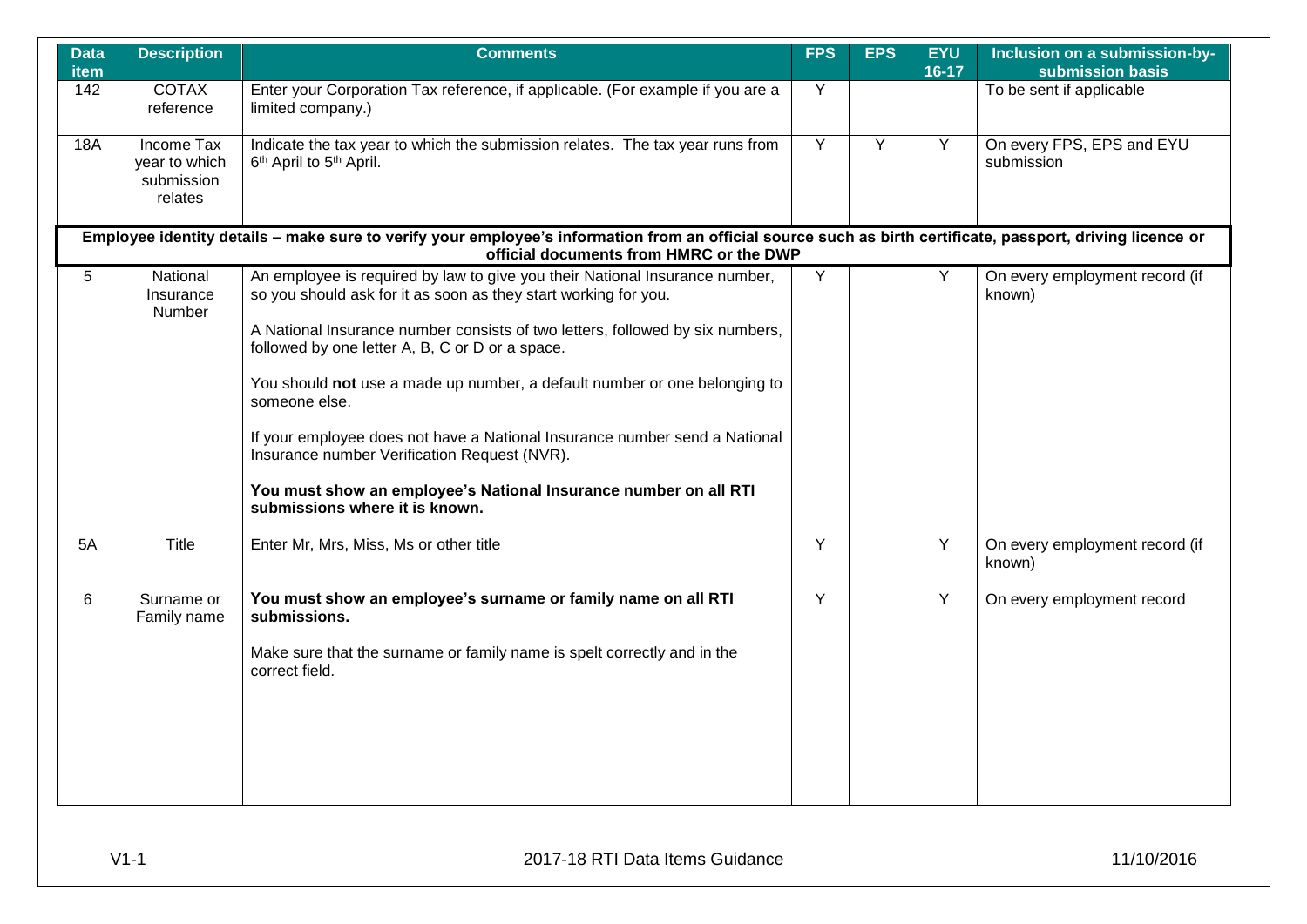| <b>Data</b><br>item | <b>Description</b>        | <b>Comments</b>                                                                                                                                                                                                                                            | <b>FPS</b> | <b>EPS</b> | <b>EYU</b><br>$16-17$ | Inclusion on a submission-by-<br>submission basis                                                             |
|---------------------|---------------------------|------------------------------------------------------------------------------------------------------------------------------------------------------------------------------------------------------------------------------------------------------------|------------|------------|-----------------------|---------------------------------------------------------------------------------------------------------------|
| $\overline{7}$      | Forename or<br>given name | Use your employee's first full forename and don't use nicknames or familiar<br>names (for example, don't enter Dave instead of David or Maggie instead of<br>Margaret).                                                                                    | Y          |            | Y                     | On every employment record (if<br>known)                                                                      |
|                     |                           | Make sure that the forename(s) are spelt correctly, recorded in the correct fields and<br>in the correct order.                                                                                                                                            |            |            |                       |                                                                                                               |
|                     |                           | Do not include extra information in this field, such as 'staff' or 'temp'.                                                                                                                                                                                 |            |            |                       |                                                                                                               |
|                     |                           | You must show an employee's forename or initials on all RTI<br>submissions.                                                                                                                                                                                |            |            |                       |                                                                                                               |
| 8                   | Initials                  | If you don't know your employee's full forename(s), enter the initial(s) of the<br>forename(s) in the 'initials' field.                                                                                                                                    | Y          |            | Y                     | On every employment record if<br>forename not known - at least one<br>forename or initial must be<br>supplied |
|                     |                           | HMRC would prefer you not to use initials, so if you do know your employee's<br>full forename(s) please enter this in the appropriate fields.                                                                                                              |            |            |                       |                                                                                                               |
|                     |                           | You must show an employee's forename(s) or initial(s) on all RTI<br>submissions.                                                                                                                                                                           |            |            |                       |                                                                                                               |
| 9                   | Second<br>forename        | Enter your employee's second full forename, if applicable, and don't use<br>nicknames or familiar names (for example, don't put Jim instead of James or<br>Liz instead of Elizabeth).                                                                      | Y          |            | Y                     | On every employment record (if<br>applicable/known)                                                           |
| 10                  | Date of Birth             | Enter the date of birth of your employee. Do not use a fictitious or default<br>date of birth. Make sure the date of birth is shown correctly.                                                                                                             | Y          |            | Y                     | On every employment record                                                                                    |
|                     |                           | You must show an employee's date of birth on all RTI submissions.                                                                                                                                                                                          |            |            |                       |                                                                                                               |
|                     |                           | Note: If you have indicated 'Yes' at 147 (Payment to a non individual) date of<br>birth is not required.                                                                                                                                                   |            |            |                       |                                                                                                               |
| 11                  | Current<br>Gender         | Enter 'M' (male) or 'F' (female).                                                                                                                                                                                                                          | Y          |            | Y                     | On every employment record                                                                                    |
|                     |                           | You must show an employee's current gender on all RTI submissions.                                                                                                                                                                                         |            |            |                       |                                                                                                               |
| 12 <sup>2</sup>     | Passport<br>Number        | Enter your employee's passport number, including UK or non UK passports.<br>You enter the passport number where you have collected it as part of your<br>checks that the employee is entitled to work in the UK.<br>https://www.gov.uk/legal-right-work-uk | Y          |            | Y                     | Should be sent once, if held                                                                                  |
|                     |                           | You do not have to do this for employees engaged before you join RTI.                                                                                                                                                                                      |            |            |                       |                                                                                                               |
|                     | $V1-1$                    | 2017-18 RTI Data Items Guidance                                                                                                                                                                                                                            |            |            |                       | 11/10/2016                                                                                                    |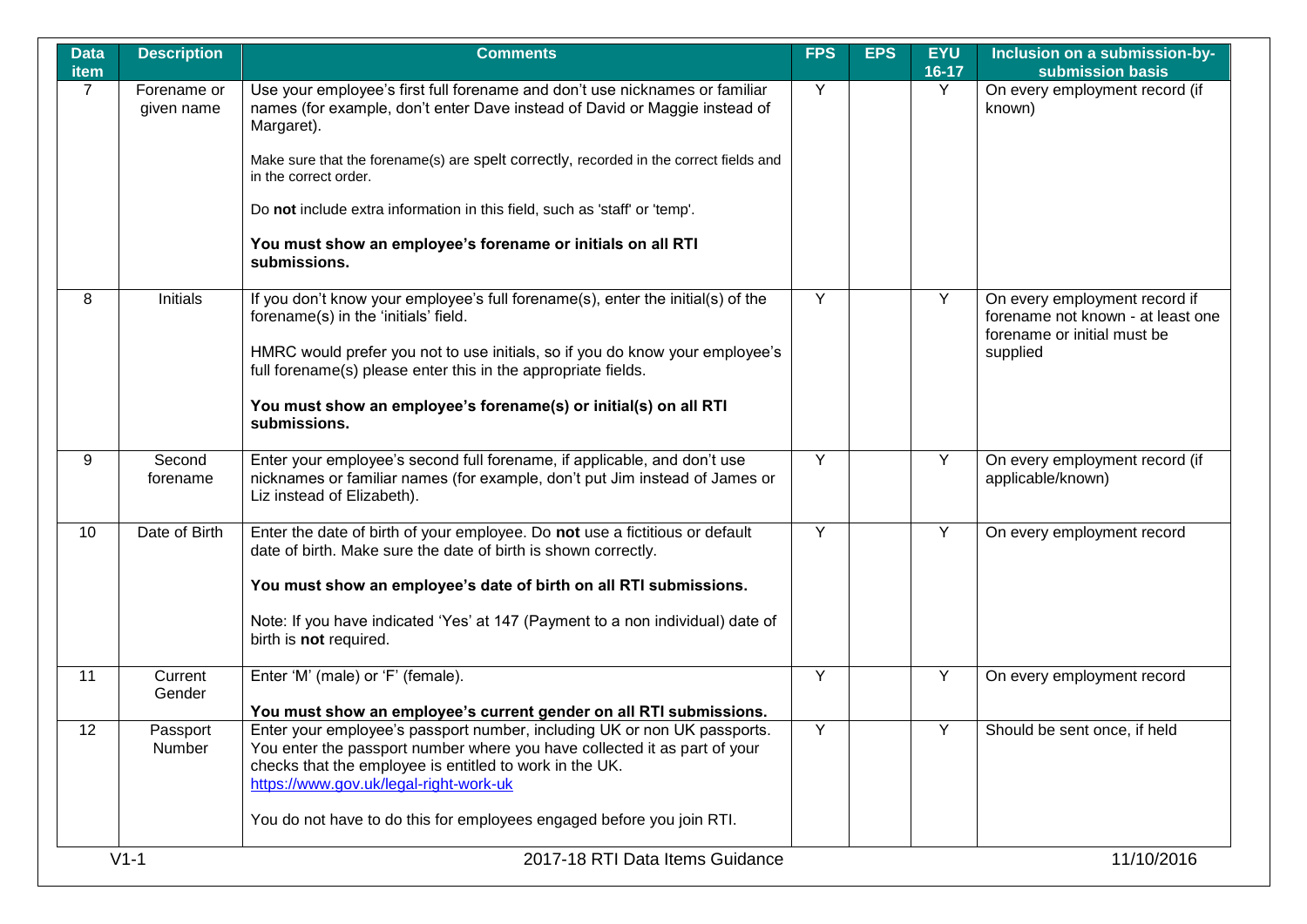| <b>Data</b><br><b>item</b> | <b>Description</b>                                        | <b>Comments</b>                                                                                                                                                                                                                                                                                                                                      | <b>FPS</b>     | <b>EPS</b> | <b>EYU</b><br>$16-17$ | Inclusion on a submission-by-<br>submission basis        |
|----------------------------|-----------------------------------------------------------|------------------------------------------------------------------------------------------------------------------------------------------------------------------------------------------------------------------------------------------------------------------------------------------------------------------------------------------------------|----------------|------------|-----------------------|----------------------------------------------------------|
| 13                         | Address line 1                                            | Enter your employee's current residential address.                                                                                                                                                                                                                                                                                                   | $\overline{Y}$ |            | Y                     | On every employment record                               |
| 14                         | Address line 2                                            | Enter a second line of the employee's current residential address                                                                                                                                                                                                                                                                                    | Y              |            | $\overline{Y}$        | On every employment record                               |
| 15                         | Address line 3                                            |                                                                                                                                                                                                                                                                                                                                                      | $\overline{Y}$ |            | Y                     | On every employment record (if<br>applicable)            |
| $\overline{16}$            | Address line 4                                            |                                                                                                                                                                                                                                                                                                                                                      | $\overline{Y}$ |            | $\overline{Y}$        | On every employment record (if<br>applicable)            |
| 17                         | <b>UK Postcode</b>                                        | Enter a valid UK postcode. Do not make an entry here if your employee's<br>address is in a foreign country, Channel Islands or Isle of Man.                                                                                                                                                                                                          | Y              |            | Y                     | On every employment record (if<br>applicable)            |
| 18                         | Foreign<br>Country                                        | Make an entry here if your employee's address is outside the UK, Channel<br>Islands and Isle of Man.                                                                                                                                                                                                                                                 | $\overline{Y}$ |            | Y                     | On every employment record (if<br>applicable)            |
| 74                         | Partner's<br>surname or<br>family name for<br><b>ShPP</b> | Enter your employee's partner's surname or family name from the form your<br>employee gives you, to apply for ShPP. You can find guidance on ShPP at<br>https://www.gov.uk/shared-parental-leave-and-pay-employer-guide                                                                                                                              | Y              |            | Y                     | To be sent once if ShPP claimed                          |
| $\overline{75}$            | Partner's<br>forename for<br><b>ShPP</b>                  | Enter your employee's partner's forename or given name from the form your<br>employee gives you, to apply for ShPP. Don't use nicknames or familiar<br>names (for example, don't enter Dave instead of David or Maggie instead of<br>Margaret). You can find guidance on ShPP at https://www.gov.uk/shared-<br>parental-leave-and-pay-employer-quide | $\overline{Y}$ |            | Y                     | To be sent once if ShPP claimed                          |
| 76                         | Partner's<br>initials for<br><b>ShPP</b>                  | If you don't know your employee's partner's full forename(s), enter their<br>initial(s) in the 'initials' field.                                                                                                                                                                                                                                     | $\overline{Y}$ |            | Y                     | To be sent once if ShPP claimed                          |
| 77                         | Partner's<br>second<br>forename for<br><b>ShPP</b>        | Enter your employee's partner's second full forename from the form your<br>employee gives you, to apply for ShPP, if applicable. Don't use nicknames or<br>familiar names (for example, don't put Jim instead of James or Liz instead of<br>Elizabeth).                                                                                              | Y              |            | Y                     | To be sent once if ShPP claimed<br>(if applicable/known) |
| $\overline{78}$            | <b>Partners NINO</b><br>entered on the<br>ShPP claim      | Enter your employee's partner's National Insurance number from the form<br>your employee gives you, to apply for ShPP.                                                                                                                                                                                                                               | $\overline{Y}$ |            | Y                     | To be sent once if ShPP claimed<br>(if known)            |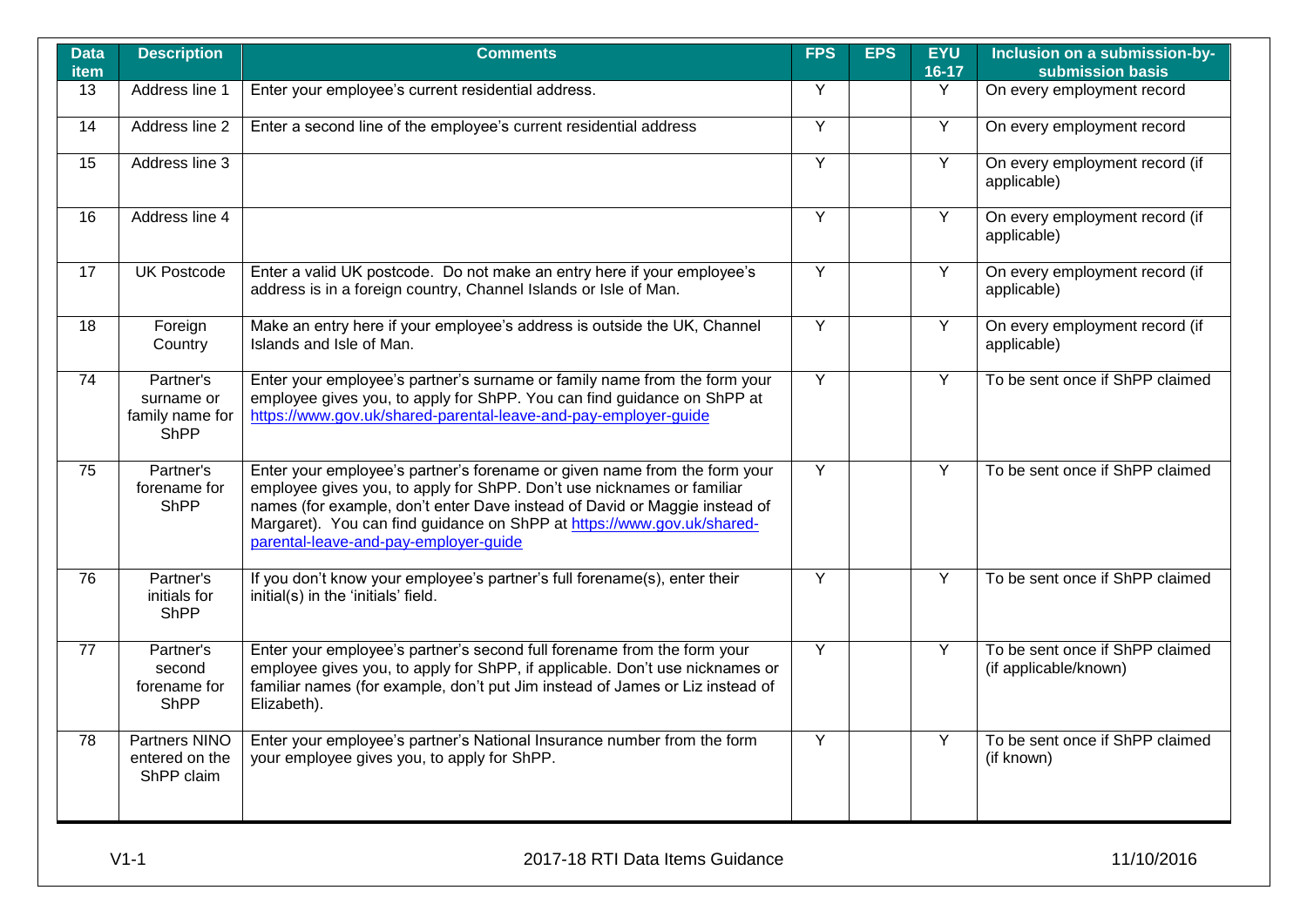| <b>Data</b><br>item | <b>Description</b>                                                                                                                                                         | <b>Comments</b>                                                                                                                                                                                                                                                                                                                                                                                                                                                                                                                                                                  | <b>FPS</b> | <b>EPS</b> | <b>EYU</b><br>$16 - 17$ | Inclusion on a submission-by-<br>submission basis          |  |  |  |  |
|---------------------|----------------------------------------------------------------------------------------------------------------------------------------------------------------------------|----------------------------------------------------------------------------------------------------------------------------------------------------------------------------------------------------------------------------------------------------------------------------------------------------------------------------------------------------------------------------------------------------------------------------------------------------------------------------------------------------------------------------------------------------------------------------------|------------|------------|-------------------------|------------------------------------------------------------|--|--|--|--|
|                     | Starter Details - Data items 24 to 153 in the table below may apply more than once for an individual who has two or more employments under the same<br><b>PAYE</b> scheme* |                                                                                                                                                                                                                                                                                                                                                                                                                                                                                                                                                                                  |            |            |                         |                                                            |  |  |  |  |
| 24                  | <b>Starting Date</b>                                                                                                                                                       | Make an entry here at the time of reporting the first payment to your<br>employee. Do not include the starting date if it has already been reported in<br>an earlier submission.<br>There is no longer a separate process to notify HMRC of new starters; new<br>starter details must be included in the first RTI submission reporting the first<br>payment.                                                                                                                                                                                                                    | Y          |            | Y                       | To be sent on starter notification<br>only                 |  |  |  |  |
| 24A                 | Starting<br>declaration                                                                                                                                                    | If you have entered a 'Starting Date' at 24, you must complete this<br>declaration. This declaration does not apply for new occupational pensioners<br>and employees seconded to work in the UK.<br>When your employee starts you should ask them to confirm whether:<br>A. this is their first job since the start of the tax year (6 <sup>th</sup> April)<br>B. this is currently their only job<br>C. they have another job or pension<br>Enter A, B or C, corresponding with the employee's declaration. You can find<br>further guidance at https://www.gov.uk/new-employee | Y          |            | Y                       | To be sent on starter notification<br>only                 |  |  |  |  |
| 27                  | Indicator of<br><b>Student Loan</b><br>deduction<br>needed                                                                                                                 | If your employee is repaying a student loan through your payroll indicate<br>'Yes'.<br>You can find guidance on Student Loan deductions at<br>https://www.gov.uk/new-employee<br>For new employees the plan type for the employer to use in the calculation<br>for student loan deductions should be obtained from the employee.                                                                                                                                                                                                                                                 | Y          |            | Y                       | To be sent on starter notification<br>only (if applicable) |  |  |  |  |
|                     | $V1-1$                                                                                                                                                                     | 2017-18 RTI Data Items Guidance                                                                                                                                                                                                                                                                                                                                                                                                                                                                                                                                                  |            |            |                         | 11/10/2016                                                 |  |  |  |  |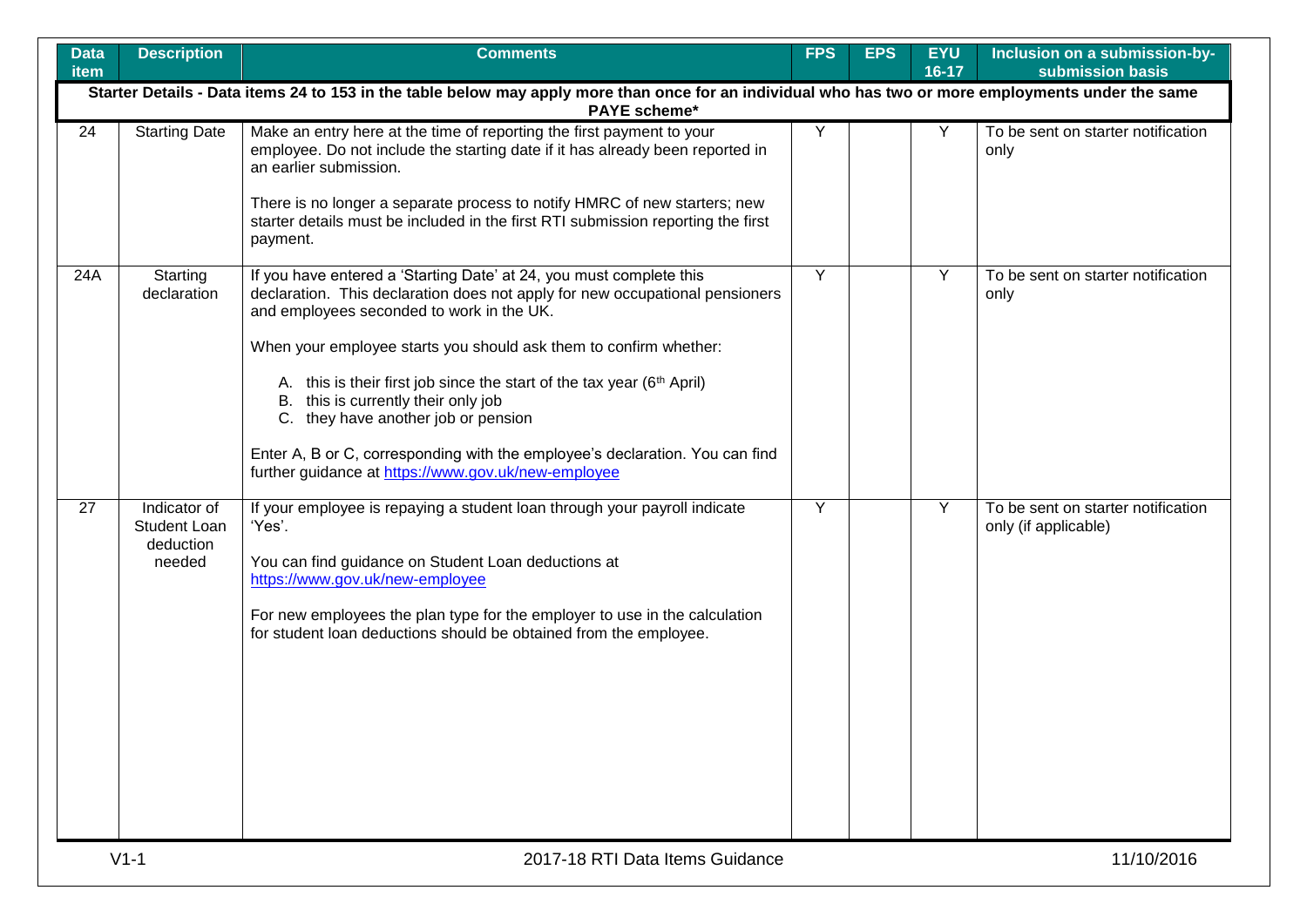| <b>Data</b><br>item | <b>Description</b>                                                                                                                                                                                                                                                                                                                                                                                                                                                                                                                                                                                                                                                                                                                 | <b>Comments</b>                                                                                                                                                                                                                                           | <b>FPS</b>     | <b>EPS</b> | <b>EYU</b><br>16-17 | Inclusion on a submission-by-<br>submission basis          |  |  |  |
|---------------------|------------------------------------------------------------------------------------------------------------------------------------------------------------------------------------------------------------------------------------------------------------------------------------------------------------------------------------------------------------------------------------------------------------------------------------------------------------------------------------------------------------------------------------------------------------------------------------------------------------------------------------------------------------------------------------------------------------------------------------|-----------------------------------------------------------------------------------------------------------------------------------------------------------------------------------------------------------------------------------------------------------|----------------|------------|---------------------|------------------------------------------------------------|--|--|--|
|                     | Seconded Employees - Only one of the indicators 28, 29 or 30 should be present if your employee is seconded to work in the UK<br>A Seconded Employee is someone who has been sent to work in the UK by their overseas employer but still has a contract with their overseas employer.<br>** A seconded employee includes:<br>* individuals working wholly or partly in the UK for a UK resident employer on assignment whilst remaining employed by an overseas employer<br>* individuals assigned to work wholly or partly in the UK at a recognised branch of their overseas employer's business<br>❖ all individuals included by an employer within a dedicated expatriate scheme or an expatriate modified PAYE scheme (EPM6). |                                                                                                                                                                                                                                                           |                |            |                     |                                                            |  |  |  |
|                     |                                                                                                                                                                                                                                                                                                                                                                                                                                                                                                                                                                                                                                                                                                                                    | Data items 31 and 31A also only apply if your employee is seconded to work in the UK.                                                                                                                                                                     |                |            |                     |                                                            |  |  |  |
| 28                  | Indicator if<br>intention to live<br>in UK for 183<br>days or more                                                                                                                                                                                                                                                                                                                                                                                                                                                                                                                                                                                                                                                                 | If your employee has been seconded to work in the UK and intends to live in<br>the UK for 183 Days or more indicate 'Yes'. You can find guidance in HMRC<br>booklet CWG2 Employer Further Guide to PAYE/NICs                                              | Y              |            | $\overline{Y}$      | To be sent on starter notification<br>only (if applicable) |  |  |  |
| 29                  | Indicator if<br>intention to live<br>in UK for less<br>than 183 days                                                                                                                                                                                                                                                                                                                                                                                                                                                                                                                                                                                                                                                               | If your employee has been seconded to work in the UK and intends to live in<br>the UK for less than 183 days indicate 'Yes'. You can find guidance in HMRC<br>booklet CWG2 Employer Further Guide to PAYE/NICs                                            | Y              |            | Y                   | To be sent on starter notification<br>only (if applicable) |  |  |  |
| 30                  | Indicator if<br>individual will<br>be working<br>both in / out of<br>the UK but<br>living abroad                                                                                                                                                                                                                                                                                                                                                                                                                                                                                                                                                                                                                                   | If your employee has been seconded to work in the UK and will be working<br>for you both inside and outside the UK, but will be living abroad indicate<br>'Yes'. You can find guidance in HMRC booklet CWG2 Employer Further<br><b>Guide to PAYE/NICs</b> | $\overline{Y}$ |            | Y                   | To be sent on starter notification<br>only (if applicable) |  |  |  |
| 31                  | Indicator of<br>European<br>Economic Area<br>citizen                                                                                                                                                                                                                                                                                                                                                                                                                                                                                                                                                                                                                                                                               | If your employee is from a country in the European Economic Area indicate<br>'Yes'. You can find guidance in HMRC booklet CWG2 Employer Further<br>Guide to PAYE/NICs                                                                                     | Y              |            | Y                   | To be sent on starter notification<br>only (if applicable) |  |  |  |
| $\overline{31A}$    | Indicator that<br>this is an<br>EPM <sub>6</sub><br>(Modified)<br>Scheme                                                                                                                                                                                                                                                                                                                                                                                                                                                                                                                                                                                                                                                           | If this submission relates to an EPM6 (Modified) Scheme for tax equalised<br>expatriate employees indicate 'Yes'.<br>https://www.gov.uk/hmrc-internal-manuals/paye-manual/paye82002                                                                       | $\overline{Y}$ |            | Y                   | To be sent on starter notification<br>only (if applicable) |  |  |  |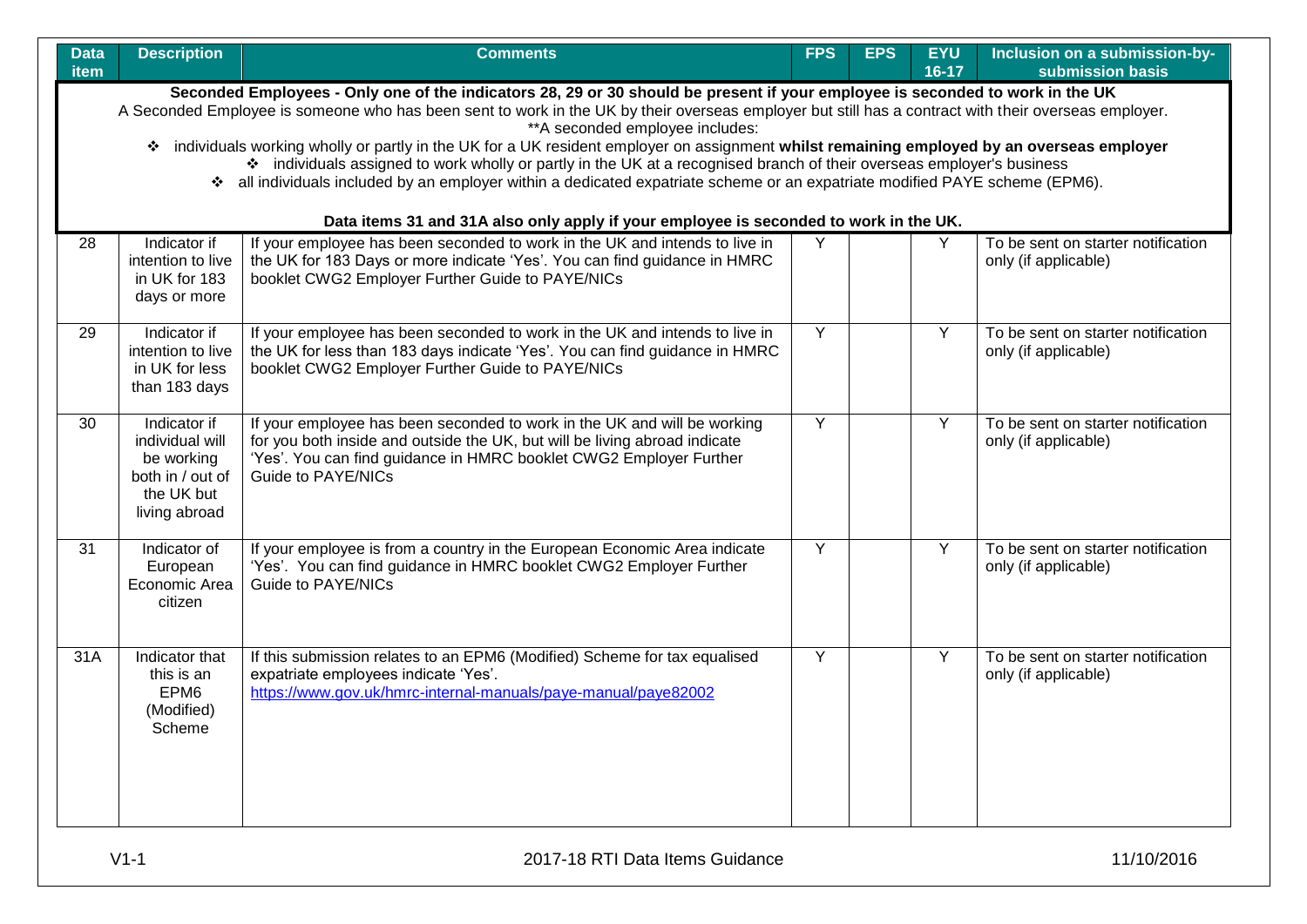| <b>Data</b><br><b>item</b> | <b>Description</b>                                                                                                                              | <b>Comments</b>                                                                                                                                                                                                                                                                                                                                                                                                                                                               | <b>FPS</b> | <b>EPS</b> | <b>EYU</b><br>$16-17$ | Inclusion on a submission-by-<br>submission basis          |
|----------------------------|-------------------------------------------------------------------------------------------------------------------------------------------------|-------------------------------------------------------------------------------------------------------------------------------------------------------------------------------------------------------------------------------------------------------------------------------------------------------------------------------------------------------------------------------------------------------------------------------------------------------------------------------|------------|------------|-----------------------|------------------------------------------------------------|
| 33                         | Indicator that<br>an<br>Occupational<br>pension is<br>being paid<br>because they<br>are a recently<br>bereaved<br>Spouse/civil<br>partner       | If entry needed indicate 'Yes'                                                                                                                                                                                                                                                                                                                                                                                                                                                | Y          |            | Y                     | To be sent on starter notification<br>only (if applicable) |
| 34                         | Annual amount<br>of occupational<br>pension                                                                                                     | Make an entry here for all new occupational pension and annuity cases,<br>including pence. For example 1200.60<br>Enter the full annual amount of the pension, do not pro-rata it from the start<br>date. If the payment is flexibly accessing pension rights (item 168) enter the<br>amount of the first payment made.<br>If you have indicated 'Yes' at 33, there must be a numeric entry here,<br>including pence.<br>Must only be present for Occupational pension cases. | Y          |            | Υ                     | To be sent on starter notification<br>only (if applicable) |
| 36                         | Indicator that a<br>state pension<br>is being paid<br>because they<br>are a recently<br>bereaved<br>Spouse/civil<br>partner/Depen<br>dant Child | You can ignore this data item. This is only used for submissions being made<br>by DWP, it should not be supplied by any other employer.                                                                                                                                                                                                                                                                                                                                       | Y          |            |                       |                                                            |
| 37                         | Annual amount<br>of State<br>pension                                                                                                            | You can ignore this data item. This is only used for submissions being made<br>by DWP, it should not be supplied by any other employer.                                                                                                                                                                                                                                                                                                                                       | Y          |            |                       |                                                            |
|                            | $V1-1$                                                                                                                                          | 2017-18 RTI Data Items Guidance                                                                                                                                                                                                                                                                                                                                                                                                                                               |            |            |                       | 11/10/2016                                                 |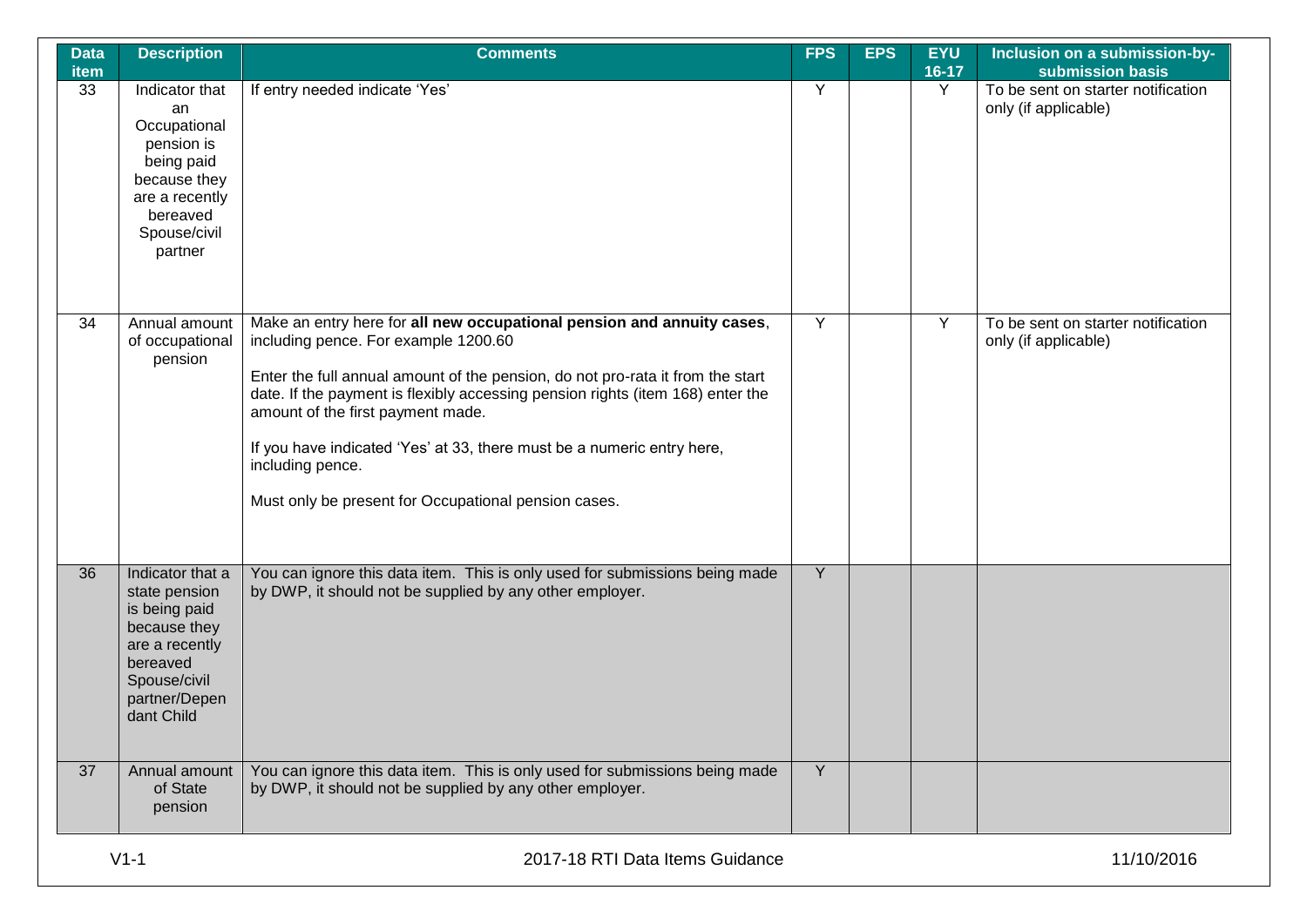| <b>Data</b> | <b>Description</b>                                                                                                             | <b>Comments</b>                                                                                                                                                                                                                                                                                                                                                                                                                                                                                                                                                                                                                                                                                                                                                                                                                                     | <b>FPS</b> | <b>EPS</b> | <b>EYU</b>   | Inclusion on a submission-by-                                     |
|-------------|--------------------------------------------------------------------------------------------------------------------------------|-----------------------------------------------------------------------------------------------------------------------------------------------------------------------------------------------------------------------------------------------------------------------------------------------------------------------------------------------------------------------------------------------------------------------------------------------------------------------------------------------------------------------------------------------------------------------------------------------------------------------------------------------------------------------------------------------------------------------------------------------------------------------------------------------------------------------------------------------------|------------|------------|--------------|-------------------------------------------------------------------|
| item<br>38  | Payroll ID in<br>this<br>employment                                                                                            | If you have a unique identifier (payroll number or works number) for this<br>employee and wish to see this on HMRC output, enter it here exactly as you<br>would like it to appear. The Payroll ID supplied will overwrite any Payroll ID<br>held by HMRC where 39 and 40 are completed.<br>If an employee has more than one employment in the PAYE scheme then<br>each employment should have a unique payroll ID. More than one<br>employment means at any time in the PAYE scheme, so this covers multiple<br>employments or, if an employee leaves and is re-employed then a different<br>payroll ID should be used and you should start their year to date information<br>again as 0.00. You should never re-use a previous payroll ID. A different<br>Payroll ID must be used even if the employee is re-employed in a different<br>tax year. | Y          |            | $16-17$<br>Y | submission basis<br>On every employment record (if<br>applicable) |
| 39          | Indicator that<br>Payroll ID for<br>this<br>employment, if<br>present on last<br>submission,<br>has changed<br>this pay period | If entry needed indicate 'Yes'.                                                                                                                                                                                                                                                                                                                                                                                                                                                                                                                                                                                                                                                                                                                                                                                                                     | Y          |            |              | Only if payroll ID changed since<br>previous submission           |
| 40          | Old Payroll ID<br>for this<br>employment                                                                                       | If you have indicated 'Yes' at 39, enter the unique identifier (payroll number<br>or works number) for this employee that you supplied to HMRC on your<br>previous submission(s). This should only be completed if the Payroll ID has<br>changed. In a very few limited circumstances the Old Payroll ID may not be<br>obtainable. In those circumstances only omit this field.                                                                                                                                                                                                                                                                                                                                                                                                                                                                     | Y          |            |              | Only if payroll ID changed since<br>previous submission           |
| 40A         | Irregular<br>Employment<br>Payment<br>Pattern<br>Indicator                                                                     | Indicate 'Yes' if your employee is paid on an irregular basis, for example;<br>casual or seasonal employees whose employment contract<br>continues<br>employees on maternity leave, long term sick leave or leave of<br>absence and will not be paid for a period of three months or more -<br>but you still regard them as employees<br>HMRC will check if employees have not been paid for a specific period of<br>time and will treat them as having left that employment. To avoid that<br>happening for employees who do not get paid regularly, we ask that you use<br>the irregular payment pattern indicator on every FPS submitted for that<br>employee.                                                                                                                                                                                   | Y          |            |              | On every employment record (if<br>applicable)                     |
|             | $V1-1$                                                                                                                         | 2017-18 RTI Data Items Guidance                                                                                                                                                                                                                                                                                                                                                                                                                                                                                                                                                                                                                                                                                                                                                                                                                     |            |            |              | 11/10/2016                                                        |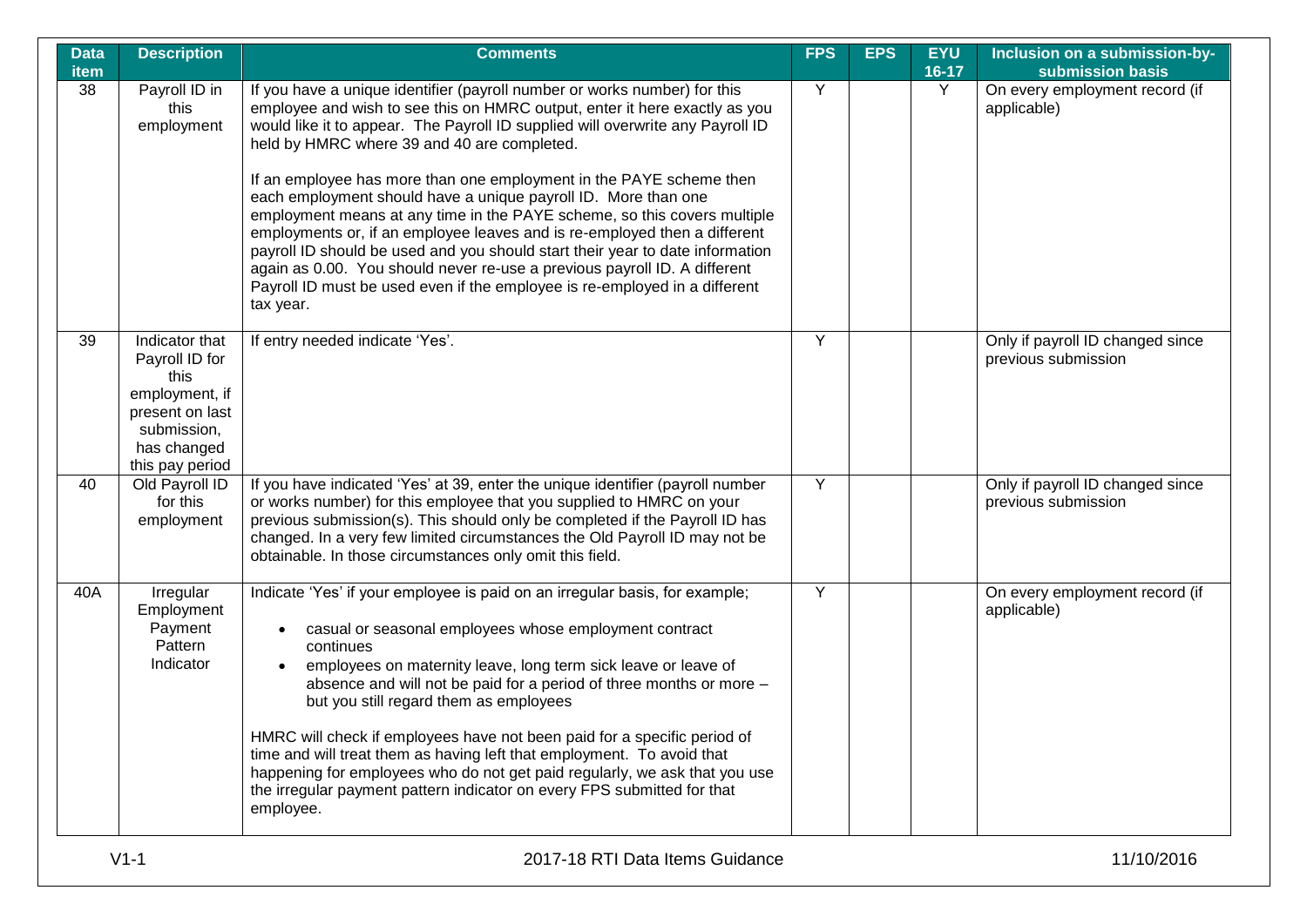| <b>Data</b><br>item | <b>Description</b>                                                                                  | <b>Comments</b>                                                                                                                                                                                                                                                                                                                                                                                                                                                                                                                                                                                                                                                                                                                                                                                                       | <b>FPS</b> | <b>EPS</b> | <b>EYU</b><br>$16 - 17$ | Inclusion on a submission-by-<br>submission basis                                      |
|---------------------|-----------------------------------------------------------------------------------------------------|-----------------------------------------------------------------------------------------------------------------------------------------------------------------------------------------------------------------------------------------------------------------------------------------------------------------------------------------------------------------------------------------------------------------------------------------------------------------------------------------------------------------------------------------------------------------------------------------------------------------------------------------------------------------------------------------------------------------------------------------------------------------------------------------------------------------------|------------|------------|-------------------------|----------------------------------------------------------------------------------------|
| 41                  | Date<br>employment<br>contract ended<br>or state<br>pension or<br>taxable benefit<br>ended          | Enter the date your employee stopped working for you, at the time of<br>reporting the final payment to your employee.<br>This information must be included in the RTI submission that reports the<br>employee's final payment.<br>If the date of leaving is earlier than the previous 6 tax years, or the date of<br>leaving is unknown, show the date of the payment as the date of leaving.                                                                                                                                                                                                                                                                                                                                                                                                                         | Y          |            | Y                       | To be sent on leaver notification<br>or for payment after leaving only                 |
| 41A                 | Taxable pay to<br>date in this<br>employment<br>including<br>payrolled<br>benefits in kind          | Enter your employee's 'Total taxable pay to date' within the tax year,<br>including this payment. Do not include taxable pay from any previous<br>employment.<br>Enter the cumulative amount in your employment since last 5 <sup>th</sup> April for the<br>following:<br>All pay, including wages, salaries, fees, overtime, bonuses and<br>$\bullet$<br>commission<br>Pension income from registered pension schemes<br>٠<br>Employer-financed retirement benefits schemes<br><b>All Statutory Payments</b><br>Payrolled benefits in kind<br>Certain benefits - You can find guidance on this in HMRC's booklet<br>$\bullet$<br><b>CWG2 Employer Further Guide to PAYE/NICs</b><br>Minus any authorised deductions under the 'net pay arrangements' for<br>superannuation contributions, or payroll giving schemes. | Y          |            |                         | On every employment record<br>(YTD)                                                    |
| 41B                 | Total tax to<br>date in this<br>employment                                                          | Enter the total tax to date in this employment within the tax year, including<br>this payment. Do not include tax deducted from any previous<br>employment.                                                                                                                                                                                                                                                                                                                                                                                                                                                                                                                                                                                                                                                           | Y          |            |                         | On every employment record<br>(YTD)                                                    |
| 41C                 | <b>Total student</b><br>loans<br>repayment<br>recovered in<br>year to date in<br>this<br>employment | Enter the total student loans repayment recovered to date in this employment<br>within the tax year, including this payment.                                                                                                                                                                                                                                                                                                                                                                                                                                                                                                                                                                                                                                                                                          | Y          |            |                         | Once an amount sent, it must be<br>supplied for the remainder of the<br>tax year (YTD) |
|                     | $V1-1$                                                                                              | 2017-18 RTI Data Items Guidance                                                                                                                                                                                                                                                                                                                                                                                                                                                                                                                                                                                                                                                                                                                                                                                       |            |            |                         | 11/10/2016                                                                             |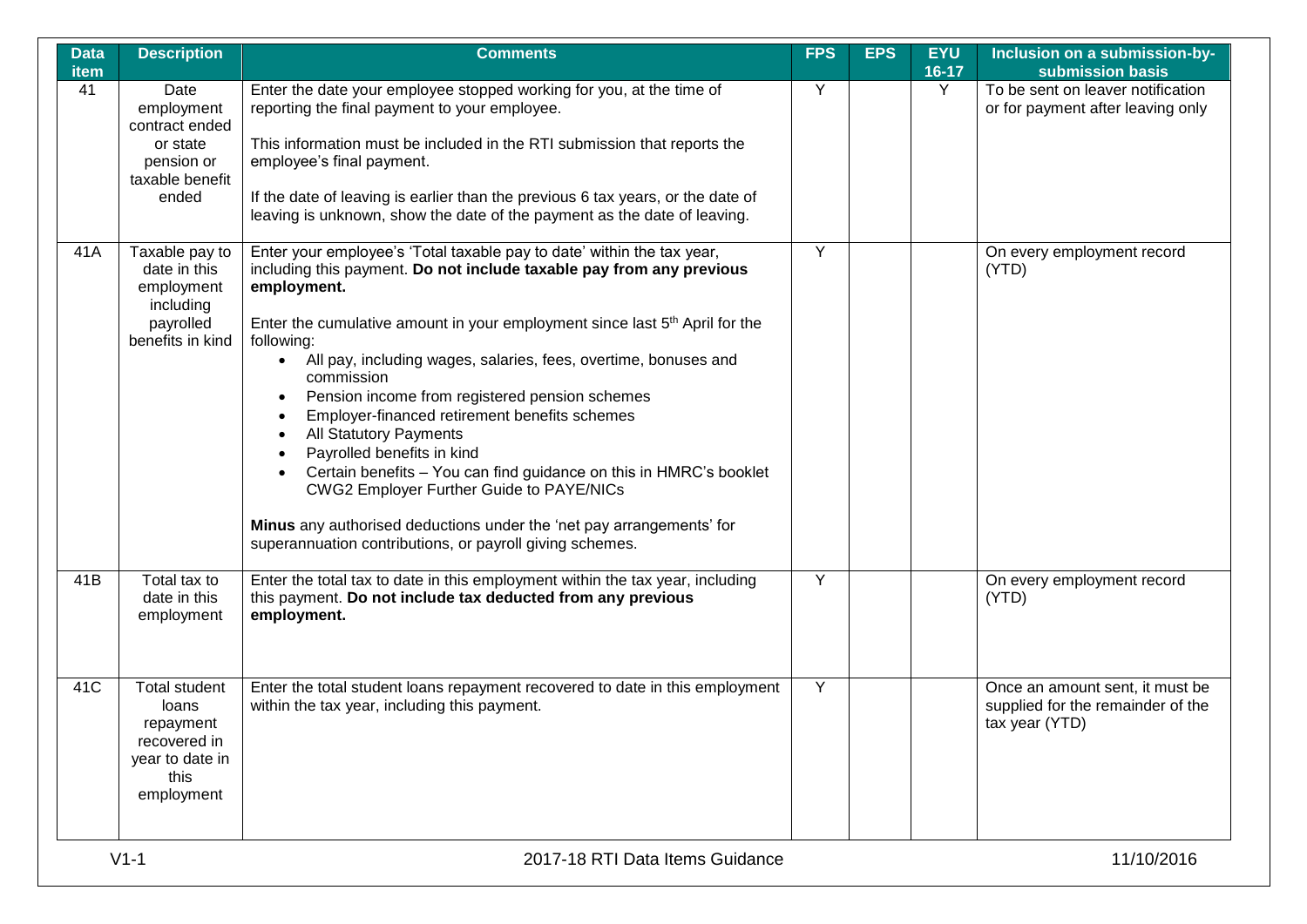| <b>Data</b><br><b>item</b> | <b>Description</b>               | <b>Comments</b>                                                                                                                                                                                                                                                                                                                                                                                                                                                                                                                                                                                                                                                                                                                                                                                                                                                                                              | <b>FPS</b> | <b>EPS</b> | <b>EYU</b><br>$16 - 17$ | Inclusion on a submission-by-<br>submission basis |
|----------------------------|----------------------------------|--------------------------------------------------------------------------------------------------------------------------------------------------------------------------------------------------------------------------------------------------------------------------------------------------------------------------------------------------------------------------------------------------------------------------------------------------------------------------------------------------------------------------------------------------------------------------------------------------------------------------------------------------------------------------------------------------------------------------------------------------------------------------------------------------------------------------------------------------------------------------------------------------------------|------------|------------|-------------------------|---------------------------------------------------|
| 42                         | Pay frequency                    | Make one entry from the following:<br>W1 (Weekly)<br>$\bullet$<br>W2 (Fortnightly)<br>W4 (4 Weekly)<br>M1 (Calendar Monthly)<br>M3 (Quarterly)<br>M6 (Bi-annually)<br>MA (Annually)<br>IO (One-off*)<br>IR (Irregular)<br>$\bullet$<br>*A 'one-off' is where someone is employed to do a one-off piece of work, say,<br>for one week or month, and only receives one payment. This differs from the<br>other pay frequencies where an employee remains in your employment<br>although paid on an irregular, quarterly or annual basis.                                                                                                                                                                                                                                                                                                                                                                       | Y          |            |                         | On every employment record                        |
| 43                         | <b>Payment Date</b>              | Enter the payment date for your employee.<br>If the payment date falls on a 'non-banking day' show the payment as having<br>been made on the regular payday. See https://www.gov.uk/running-<br>payroll/fps-after-payday                                                                                                                                                                                                                                                                                                                                                                                                                                                                                                                                                                                                                                                                                     | Y          |            |                         | On every employment record                        |
| 154                        | Late PAYE<br>reporting<br>reason | If you are reporting a payment to an individual after the date it was paid, you<br>may provide a reason why you have not been able to report on time. You will<br>select the relevant category from the choices below. A reason should be<br>supplied, where applicable, to each late reported payment within the FPS<br>A – Notional payment: Payment to Expat by third party or overseas employer<br>B - Notional payment: Employment related security<br>C - Notional payment: Other<br>D - Payment subject to Class 1 NICs but P11D/P9D for tax<br>F - No requirement to maintain a Deductions Working Sheet or Impractical to<br>report work done on the day<br>G - Reasonable excuse<br>H - Correction to earlier submission<br>You should not provide a reason where none of the above apply.<br>See https://www.gov.uk/guidance/what-payroll-information-to-report-to-<br>hmrc#late-reporting-reason | Y          |            |                         | If applicable for this payment                    |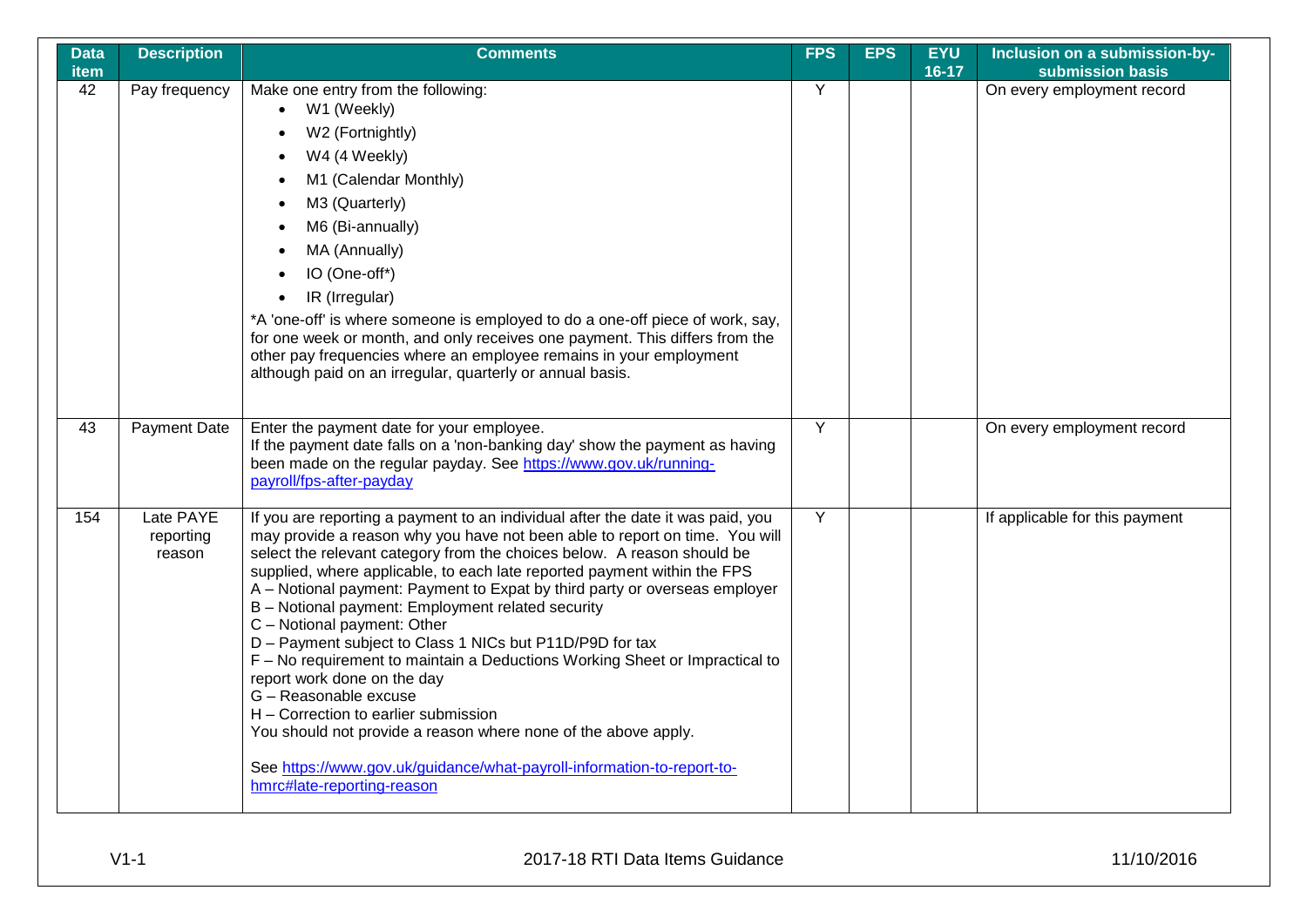| <b>Data</b><br>item | <b>Description</b>                                          | <b>Comments</b>                                                                                                                                                                                                                                                                                                                                                                                                                                                                                                                                                                                                                                                                           | <b>FPS</b>     | <b>EPS</b> | <b>EYU</b><br>$16 - 17$ | Inclusion on a submission-by-<br>submission basis                    |
|---------------------|-------------------------------------------------------------|-------------------------------------------------------------------------------------------------------------------------------------------------------------------------------------------------------------------------------------------------------------------------------------------------------------------------------------------------------------------------------------------------------------------------------------------------------------------------------------------------------------------------------------------------------------------------------------------------------------------------------------------------------------------------------------------|----------------|------------|-------------------------|----------------------------------------------------------------------|
| 44                  | <b>Tax Week</b><br>Number                                   | If your payroll is weekly, fortnightly or 4 weekly, enter the tax week number<br>that applied to the tax calculation for the payment. e.g. for a 4 weekly payroll<br>this data item will equal 4 for all pay days between 6th April and 3rd May<br>You can find further advice in CWG2 Employer Further Guide to PAYE/NICs                                                                                                                                                                                                                                                                                                                                                                | Y              |            |                         | One of tax week or tax month<br>number on every employment<br>record |
| 45                  | Tax Month<br>Number                                         | If your payroll is monthly, enter the month number corresponding with that<br>particular pay day.<br>You can find further advice in CWG2 Employer Further Guide to PAYE/NICs                                                                                                                                                                                                                                                                                                                                                                                                                                                                                                              | Y              |            |                         | One of tax week or tax month<br>number on every employment<br>record |
| 48                  | Number of<br>earnings<br>period(s)<br>covered by<br>payment | Enter '1' if your employee is paid at regular intervals, for example, weekly,<br>monthly, multiples of weeks or months.<br>However, if your employee gets paid in advance or arrears for more than one<br>earnings period, then you should reflect the number of earnings periods<br>covered. For example, if your employee is paid 1 weeks wage and 2 weeks<br>wages paid in advance for holidays the number of EPs covered is 3 and you<br>should enter '3'.<br>You can find guidance on earnings periods in HMRC's booklet CWG2<br><b>Employer Further Guide to PAYE/NICs</b><br>For occupational pensioners enter '1'.                                                                | $\overline{Y}$ |            |                         | On every employment record                                           |
| 49                  | Aggregated<br>earnings<br>indicator                         | Indicate 'Yes' if earnings from more than one job have been added together<br>to calculate National Insurance contributions (NICs).<br>You must indicate on each employment where you have aggregated earnings<br>from all jobs to assess NICs, where your employee has:<br>more than one job with you;<br>a)<br>two or more jobs with different employers who in respect of those<br>b)<br>jobs carry on business in association with each other.<br>You can find guidance on aggregated earnings in HMRC's booklet CWG2<br><b>Employer Further Guide to PAYE/NICs</b><br>https://www.gov.uk/government/publications/cwg2-further-guide-to-paye-<br>and-national-insurance-contributions | Y              |            |                         | On every employment record (if<br>applicable)                        |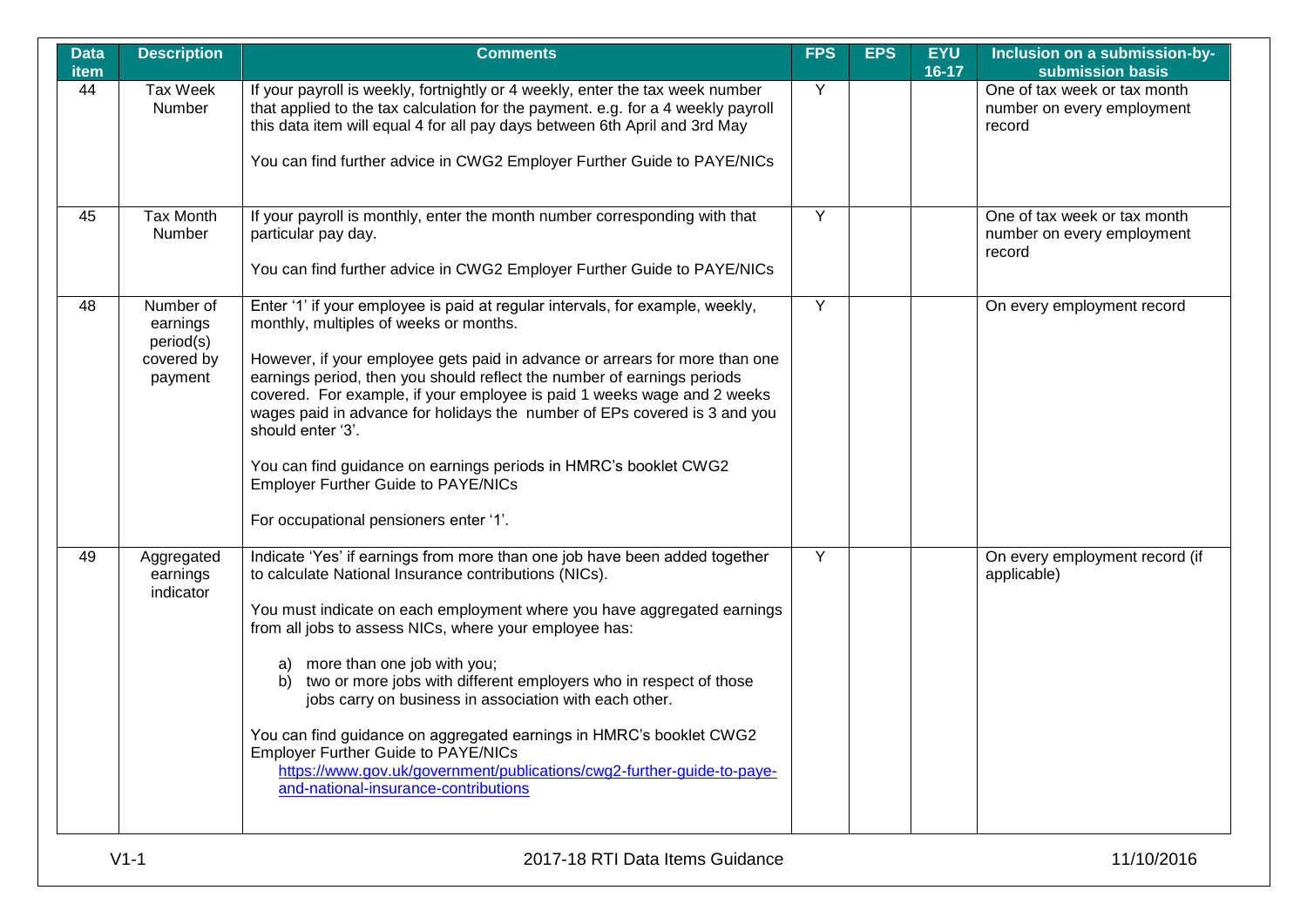| <b>Data</b><br>item | <b>Description</b>                                                                                   | <b>Comments</b>                                                                                                                                                                                                                                                                                                                                                                                                                                                                                                                                                                                                                                                                                                                                                                                            | <b>FPS</b> | <b>EPS</b> | <b>EYU</b><br>16-17 | Inclusion on a submission-by-<br>submission basis                                                                                                                                       |
|---------------------|------------------------------------------------------------------------------------------------------|------------------------------------------------------------------------------------------------------------------------------------------------------------------------------------------------------------------------------------------------------------------------------------------------------------------------------------------------------------------------------------------------------------------------------------------------------------------------------------------------------------------------------------------------------------------------------------------------------------------------------------------------------------------------------------------------------------------------------------------------------------------------------------------------------------|------------|------------|---------------------|-----------------------------------------------------------------------------------------------------------------------------------------------------------------------------------------|
| 51                  | Indicator that<br>the payment is<br>a payment<br>after date of<br>notification of<br>contract ending | Indicate 'Yes' when a payment is being made after you have made a<br>submission with a leaving date and the employee has not been re-employed,<br>for example a payment after leaving.<br>You can find guidance on payments after leaving at<br>https://www.gov.uk/employee-leaving                                                                                                                                                                                                                                                                                                                                                                                                                                                                                                                        | Y          |            |                     | If you discover that the leaving<br>date has not already been<br>reported, but you have provided a<br>P45, you must report the leaving<br>date with this payment and<br>indicate "yes". |
| 54                  | Number of<br>normal hours<br>worked                                                                  | Indicate one of the following 5 bandings that is most appropriate to your<br>employee, based on the number of hours you expect them to normally work<br>in a week:<br>a) Up to 15.99 hrs<br>16-23.99 hrs<br>b)<br>24 - 29.99 hrs<br>C)<br>30 hrs or more, or<br>Other<br>e)<br>If your employee is on paid leave, for example annual leave or sick leave,<br>please report the normal hours worked.<br>If you consider a, b, c or d are not appropriate then indicate e.<br>You should only select 'e) Other' if your employee does not have a regular<br>pattern of employment, or if the payment relates to an occupational pension<br>or annuity.<br>It is important to record the correct number of hours your employee has<br>worked to help ensure they receive the right amount of benefits and tax | Y          |            |                     | On every employment record                                                                                                                                                              |
| 55                  | Tax code                                                                                             | credits they are entitled to. For more about this follow the link below to 'How<br>to work out usual working hours for your tax credits claim'.<br>https://www.gov.uk/claim-tax-credits/working-hours<br>Enter the tax code operated. There are three valid formats:                                                                                                                                                                                                                                                                                                                                                                                                                                                                                                                                       | Y          |            | Y                   | On every employment record                                                                                                                                                              |
|                     | operated on<br>this payment                                                                          | 1. Numbers followed by a suffix letter (L, M, N, P, T or Y), for example<br>870L<br>2. K followed by numbers, for example K73<br>3. BR, 0T, D0, D1, NT<br>The S prefix to indicate that a Scottish tax code was in use should be<br>reported in the TaxRegime field (data item 55A)<br>Do not indicate here if the code is non-cumulative.                                                                                                                                                                                                                                                                                                                                                                                                                                                                 |            |            |                     |                                                                                                                                                                                         |
|                     | $V1-1$                                                                                               | 2017-18 RTI Data Items Guidance                                                                                                                                                                                                                                                                                                                                                                                                                                                                                                                                                                                                                                                                                                                                                                            |            |            |                     | 11/10/2016                                                                                                                                                                              |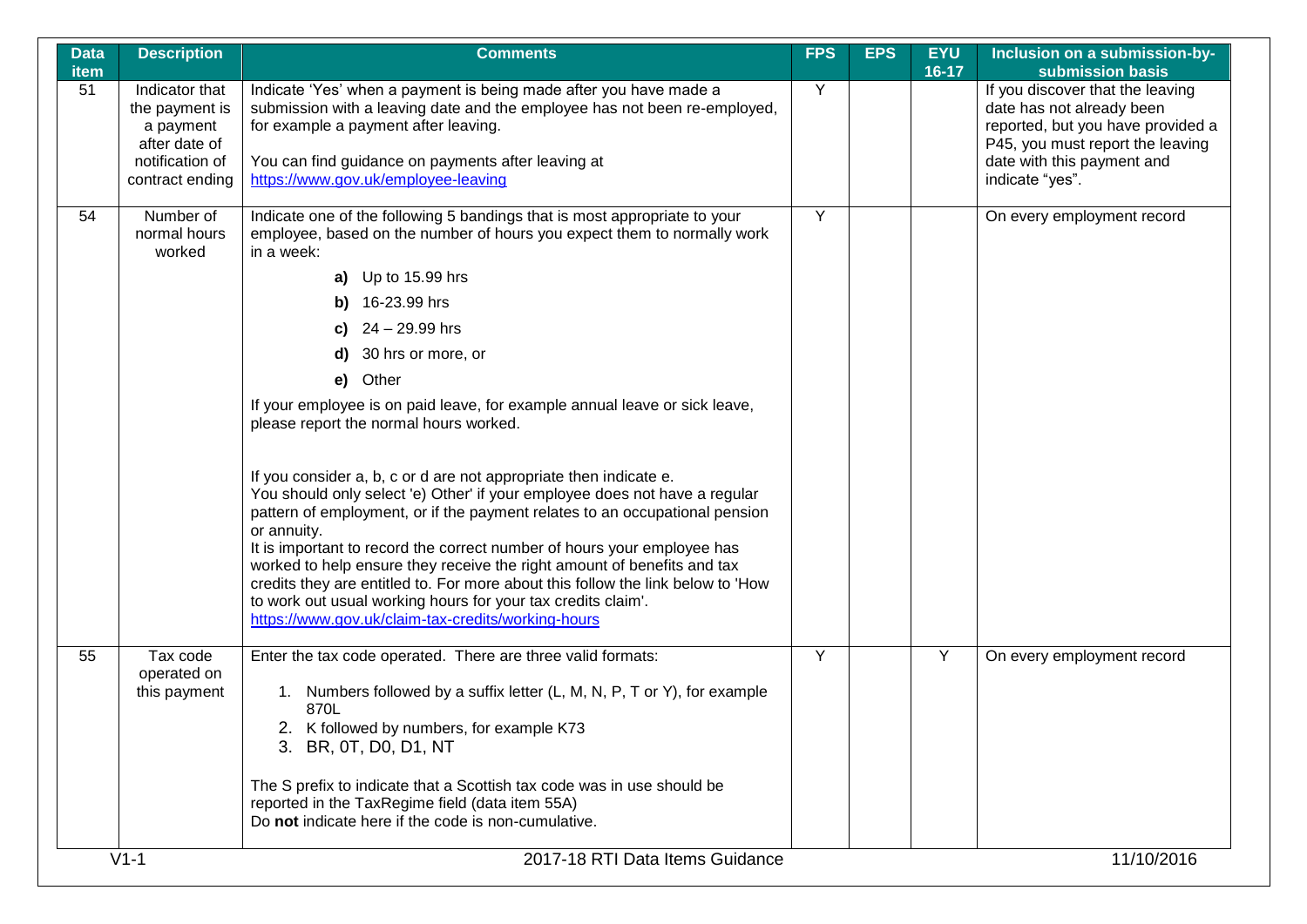| <b>Data</b><br>item | <b>Description</b>                                                              | <b>Comments</b>                                                                                                                                                                                                                                                                                                                                                                                                                                                                                                                                                                                                                                                                                                                                                                                                               | <b>FPS</b> | <b>EPS</b> | <b>EYU</b><br>16-17 | Inclusion on a submission-by-<br>submission basis |
|---------------------|---------------------------------------------------------------------------------|-------------------------------------------------------------------------------------------------------------------------------------------------------------------------------------------------------------------------------------------------------------------------------------------------------------------------------------------------------------------------------------------------------------------------------------------------------------------------------------------------------------------------------------------------------------------------------------------------------------------------------------------------------------------------------------------------------------------------------------------------------------------------------------------------------------------------------|------------|------------|---------------------|---------------------------------------------------|
| 55A                 | Tax Regime<br>indicator                                                         | Indicate "S" if Scottish Rate of Income Tax (SRIT) operated.<br>For printed or onscreen documents such as P45, P60, payslips etc. the "S"<br>should be added to the beginning of the tax code e.g. S1060L or SK500                                                                                                                                                                                                                                                                                                                                                                                                                                                                                                                                                                                                            | Y          |            | Y                   | On every employment record (if<br>applicable)     |
| 56                  | Tax Code<br>Basis is non-<br>cumulative                                         | Indicate 'Yes' if the code is operated on a week 1/month 1 basis. This is<br>where you are calculating tax in a non-cumulative basis for one of the<br>following reasons:<br>We have told you to do this on a coding notice<br>You have a new employee and the instructions tell you to use the tax<br>code on a week 1/month 1 basis                                                                                                                                                                                                                                                                                                                                                                                                                                                                                         | Y          |            | Y                   | On every employment record (if<br>applicable)     |
| 58                  | Taxable pay in<br>this pay period<br>including<br>payrolled<br>benefits in kind | Enter your employee's 'taxable pay in this pay period' in this employment<br>including<br>All pay, including wages, salaries, fees, overtime, bonuses and<br>commission<br>Pension income from registered pension schemes<br>$\bullet$<br>Employer-financed retirement benefits schemes<br><b>All Statutory Payments</b><br>Payrolled benefits in kind<br>Certain benefits - You can find guidance on this in HMRC's booklet<br><b>CWG2 Employer Further Guide to PAYE/NICs</b><br>Minus any authorised deductions under the 'net pay arrangements' for<br>superannuation contributions, or payroll giving schemes.                                                                                                                                                                                                           | Y          |            |                     | On every employment record                        |
| 58A                 | Value of<br>payments not<br>subject to tax<br>or NICs in pay<br>period          | Enter value of other payments made to your employee that are not salary or<br>wages and subject to neither tax nor National Insurance contributions. Do<br>not enter taxable or NICable amounts here. For details of whether a payment<br>is taxable and/or NICable, please refer to the CWG2.<br>https://www.gov.uk/government/publications/cwg2-further-guide-to-paye-and-<br>national-insurance-contributions<br>Examples of amounts to be reported in 58A include a season ticket loan<br>advance and certain travel and subsistence costs.<br>For flexibly accessed pensions, where the software requires the amount of<br>the payment being made to match the amount reported – for example when<br>using Bacs hash data item 118 - then the tax free element of the payment<br>should be reported under data item 58A. | Y          |            |                     | If applicable for this payment                    |
|                     | $V1-1$                                                                          | 2017-18 RTI Data Items Guidance                                                                                                                                                                                                                                                                                                                                                                                                                                                                                                                                                                                                                                                                                                                                                                                               |            |            |                     | 11/10/2016                                        |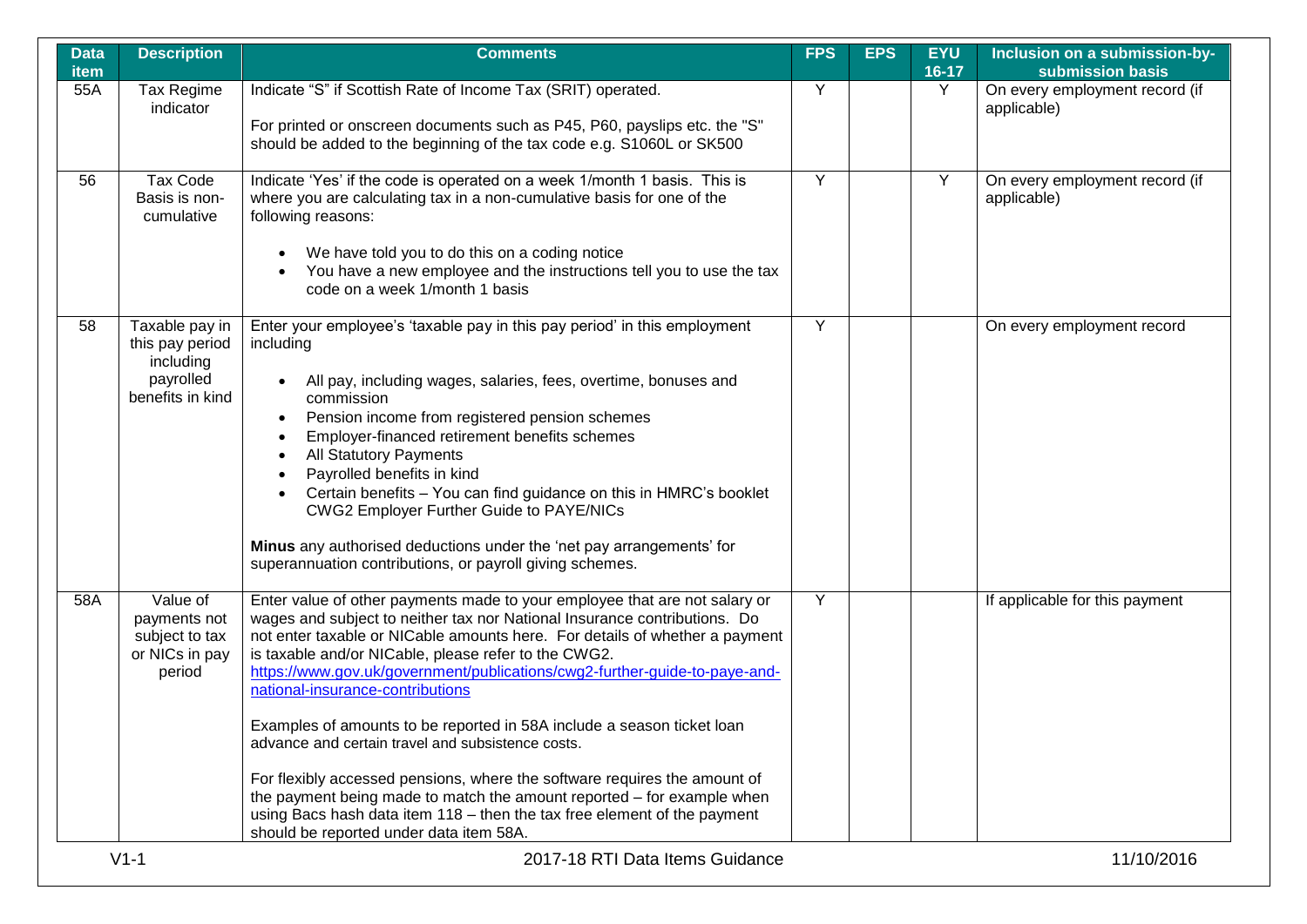| <b>Data</b><br><b>item</b> | <b>Description</b>                                             | <b>Comments</b>                                                                                                                                                                                                                                                                                                                                                                                                                                                                                                                                                                                          | <b>FPS</b>     | <b>EPS</b> | <b>EYU</b><br>$16-17$ | Inclusion on a submission-by-<br>submission basis                                              |
|----------------------------|----------------------------------------------------------------|----------------------------------------------------------------------------------------------------------------------------------------------------------------------------------------------------------------------------------------------------------------------------------------------------------------------------------------------------------------------------------------------------------------------------------------------------------------------------------------------------------------------------------------------------------------------------------------------------------|----------------|------------|-----------------------|------------------------------------------------------------------------------------------------|
| 58B                        | Value of<br>deductions<br>from net pay in<br>pay period        | Enter value of deductions made from your employee's net pay after<br>deductions for tax, National Insurance and Student Loans.<br>For example, pension contributions that are not paid under a net pay<br>arrangement, trade union subscriptions, subscriptions for health cover and<br>attachment of earnings orders.                                                                                                                                                                                                                                                                                   | Y              |            |                       | If applicable for this payment                                                                 |
| 59                         | Pay after<br>statutory<br>deductions                           | Enter your employee's net pay after statutory deductions for tax, National<br>Insurance and Student Loans only. Do not include payments entered at;<br>• 58A 'Value of payments not subject to tax or NICs in pay period', and<br>58B 'Value of deductions from net pay in pay period'<br>$\bullet$                                                                                                                                                                                                                                                                                                      | Y              |            |                       | If applicable for this payment                                                                 |
| 60                         | Value of<br>benefits taxed<br>via the payroll<br>in pay period | Enter the value of benefits in kind on which PAYE has been operated, via the<br>payroll in this pay period. Benefits can only be taxed in this way with the prior<br>agreement of HMRC.<br>P11D's are not required where benefits have been payrolled and this has<br>been registered using the PBIK Service<br>(Completion of this box does not negate the need for completion of a form<br>P11D at the end of the tax year.)                                                                                                                                                                           | $\overline{Y}$ |            |                       | If applicable for this payment                                                                 |
| 175                        | Make and<br>model of car                                       | For items 175 to 186, a "change" is when information reported in an earlier FPS, during the current tax year, for a car or fuel benefit occurs e.g.<br>• A new/different car is made available to the employee or a car is no longer made available<br>. You become aware that information previously provided is incorrect or needs amendment<br>• Accessories are added to the car after information was submitted on the FPS (or any other change which would cause the cash equivalent to change)<br>• Private fuel is made available/not made available<br>Make and model of car you are payrolling | Y              |            |                       | On the first FPS submitted each<br>tax year and on the FPS following                           |
| 176                        | CO2 emissions                                                  | Approved CO2 emissions figure of car you are payrolling                                                                                                                                                                                                                                                                                                                                                                                                                                                                                                                                                  | Y              |            |                       | a change.<br>On the first FPS submitted each<br>tax year and on the FPS following<br>a change. |
| 177                        | Fuel type                                                      | Fuel type of car you are payrolling                                                                                                                                                                                                                                                                                                                                                                                                                                                                                                                                                                      | Y              |            |                       | On the first FPS submitted each<br>tax year and on the FPS following<br>a change.              |
| 178                        | Car identifier                                                 | A unique identifier for the car you are payrolling, car registration number is<br>recommended                                                                                                                                                                                                                                                                                                                                                                                                                                                                                                            | Y              |            |                       | On the first FPS submitted each<br>tax year and on the FPS following<br>a change.              |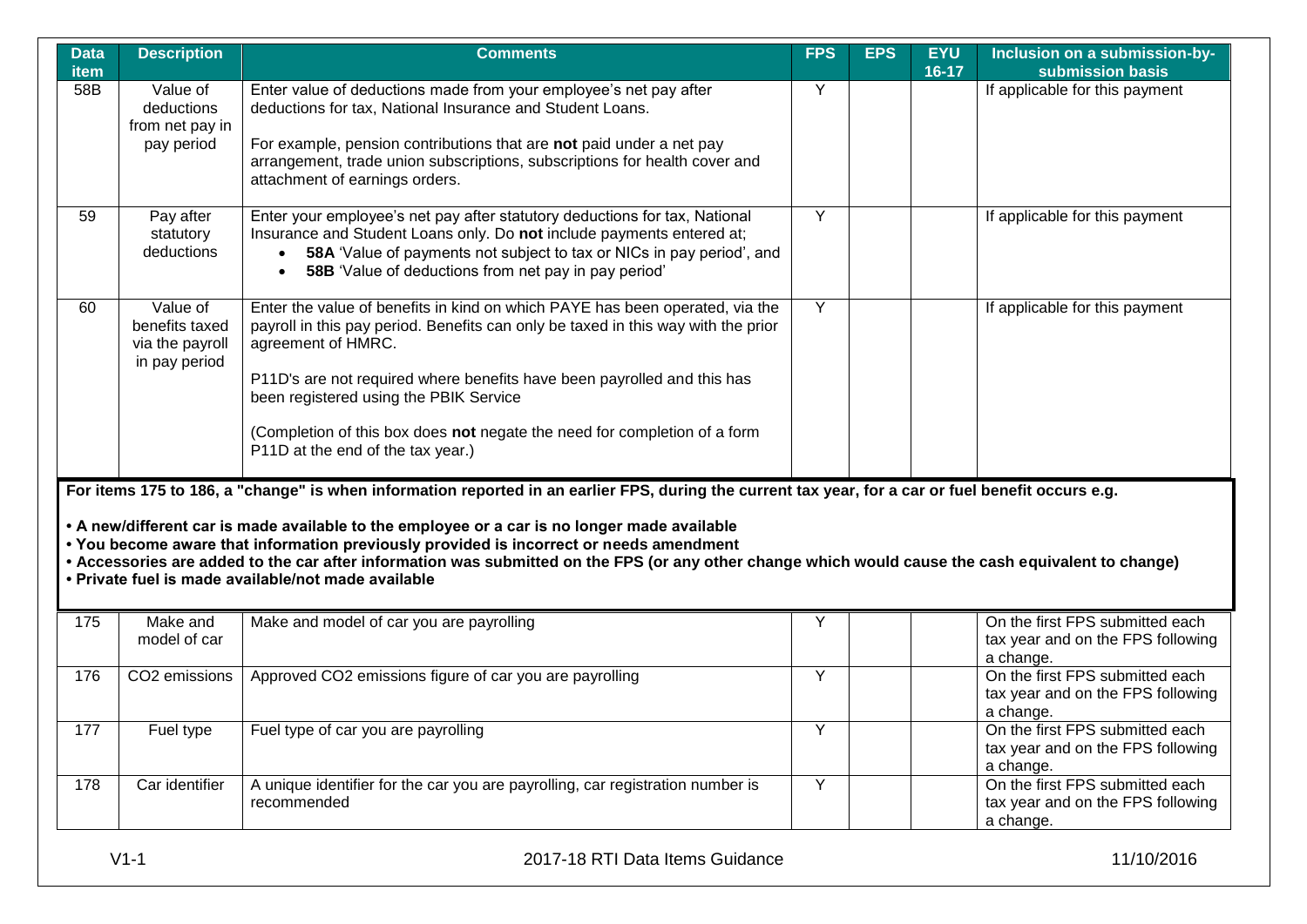| 179 | Amendment<br>indicator                                                                                                                  | To be used to indicate that the information you are reporting is an<br>amendment to payrolled car data reported in an earlier FPS submission.                                                                                                                                                                                                                                                  | Y              | On the first FPS submitted each<br>tax year and on the FPS following<br>a change. |
|-----|-----------------------------------------------------------------------------------------------------------------------------------------|------------------------------------------------------------------------------------------------------------------------------------------------------------------------------------------------------------------------------------------------------------------------------------------------------------------------------------------------------------------------------------------------|----------------|-----------------------------------------------------------------------------------|
| 180 | Calculated<br>price                                                                                                                     | List price added to price of any accessories, minus capital contribution paid<br>by the employee                                                                                                                                                                                                                                                                                               | Y              | On the first FPS submitted each<br>tax year and on the FPS following<br>a change. |
| 181 | Date car was<br>available from                                                                                                          | First date car was made available to employee within tax year                                                                                                                                                                                                                                                                                                                                  | $\overline{Y}$ | On the first FPS submitted each<br>tax year and on the FPS following<br>a change. |
| 182 | Cash<br>equivalent of<br>car                                                                                                            | Value of car benefit to be payrolled during tax year                                                                                                                                                                                                                                                                                                                                           | $\overline{Y}$ | On the first FPS submitted each<br>tax year and on the FPS following<br>a change. |
| 183 | Date car was<br>available to                                                                                                            | Last date payrolled car was available to employee within tax year                                                                                                                                                                                                                                                                                                                              | Y              | On the first FPS submitted each<br>tax year and on the FPS following<br>a change. |
| 184 | Date free fuel<br>provided                                                                                                              | First date payrolled free fuel was made available to employee within tax year                                                                                                                                                                                                                                                                                                                  | Y              | On the first FPS submitted each<br>tax year and on the FPS following<br>a change. |
| 185 | Cash<br>equivalent of<br>fuel                                                                                                           | Value of fuel benefit to be payrolled during tax year                                                                                                                                                                                                                                                                                                                                          | Y              | On the first FPS submitted each<br>tax year and on the FPS following<br>a change. |
| 186 | Date free fuel<br>withdrawn                                                                                                             | Last date payrolled fuel was available to employee within tax year                                                                                                                                                                                                                                                                                                                             | Y              | On the first FPS submitted each<br>tax year and on the FPS following<br>a change. |
| 61  | Value of<br>employee<br>pension<br>contributions<br>paid under "net<br>pay<br>arrangements"<br>in pay period                            | Enter the amount of pension contributions your employee paid under 'net pay<br>arrangements' in this pay period.<br>You can find guidance on 'net pay arrangements' at<br>https://www.gov.uk/government/publications/cwg2-further-guide-to-paye-and-<br>national-insurance-contributions                                                                                                       | Y              | If applicable for this payment                                                    |
| 62  | Items subject<br>to Class 1 NIC<br>but not taxed<br>under PAYE<br>regulations<br>excluding<br>pension<br>contributions in<br>pay period | Enter the value of items which have been included in gross earnings when<br>assessing Class 1 NICs but not taxed under PAYE, as defined in HMRC's<br>booklet CWG2 Employer Further Guide to PAYE/NICs<br>For example, charitable deductions (payroll giving), non-cash vouchers,<br>payments of employee's personal liabilities to third party such as home utility<br>bills paid by employer. | Y              | If applicable for this payment                                                    |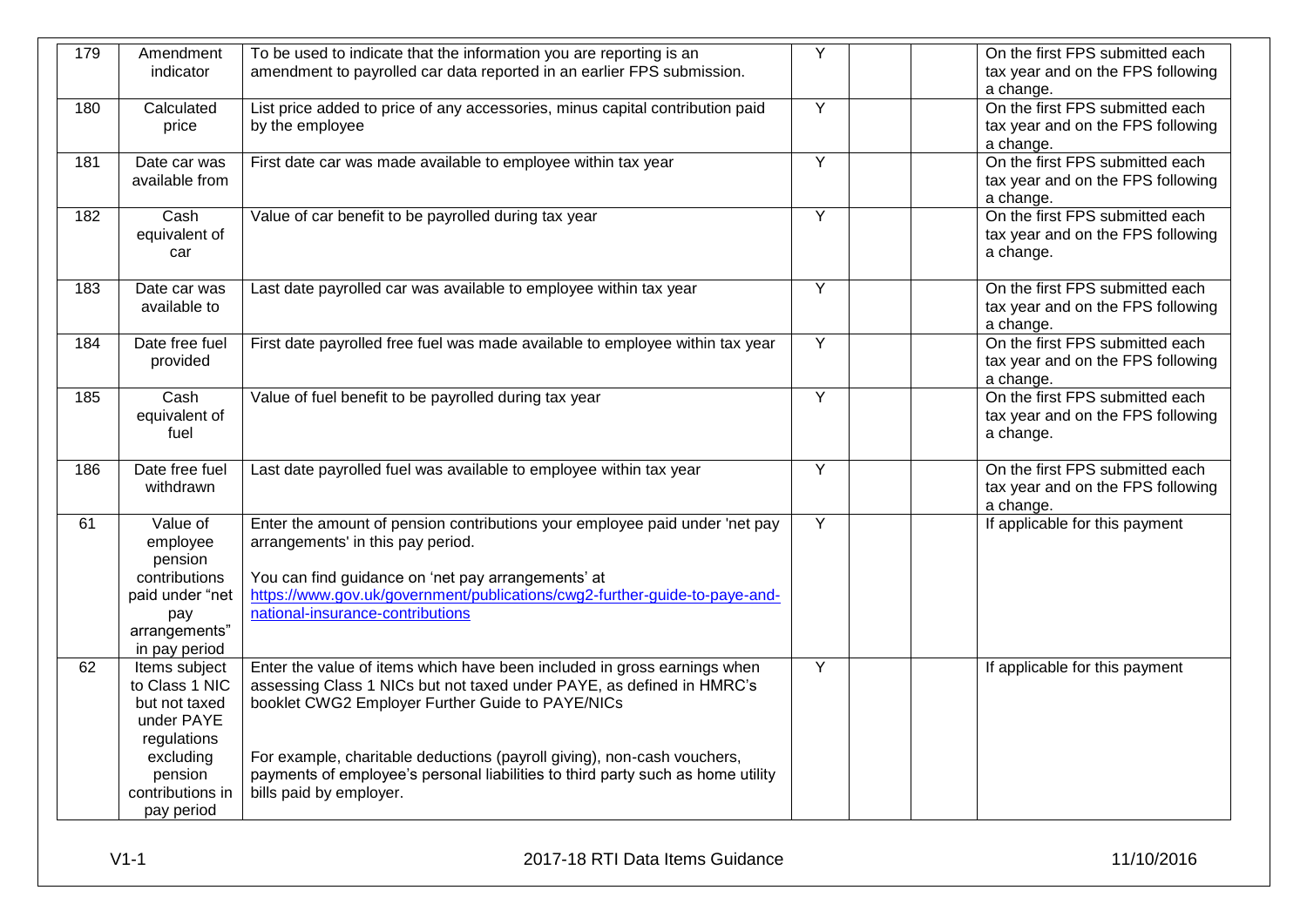| 65              | Value of<br>employee<br>pension<br>contributions<br>that are not<br>paid under a<br>net pay<br>arrangement | Enter the deductions made for pension contributions that are not made under<br>'net pay arrangements' in this pay period.                                                  | Y | If applicable for this payment                                                         |
|-----------------|------------------------------------------------------------------------------------------------------------|----------------------------------------------------------------------------------------------------------------------------------------------------------------------------|---|----------------------------------------------------------------------------------------|
| 67              | Value of<br><b>Student Loan</b><br>repayment in<br>this pay period                                         | Enter the student loan deductions in this pay period.<br>You can find guidance on calculating student loans deductions at<br>https://www.gov.uk/new-employee/student-loans | Y | If applicable for this payment                                                         |
| 68              | Value of tax<br>deducted or<br>refunded from<br>this payment                                               | Enter the numeric value of tax deducted or refunded from this payment.                                                                                                     | Y | On every employment record                                                             |
| 70              | Value of<br>Statutory<br>Maternity pay<br>(SMP) year to<br>date                                            | Enter the total SMP paid in the tax year to date in this employment.                                                                                                       | Y | Once an amount sent, it must be<br>supplied for the remainder of the<br>tax year (YTD) |
| $\overline{71}$ | Value of<br>Statutory<br>Paternity pay<br>(SPP) year to<br>date                                            | Enter the total SPP paid in the tax year to date in this employment.                                                                                                       | Y | Once an amount sent, it must be<br>supplied for the remainder of the<br>tax year (YTD) |
| 72              | Value of<br>Statutory<br>Adoption pay<br>(SAP) year to<br>date                                             | Enter the total SAP paid in the tax year to date in this employment.                                                                                                       | Y | Once an amount sent, it must be<br>supplied for the remainder of the<br>tax year (YTD) |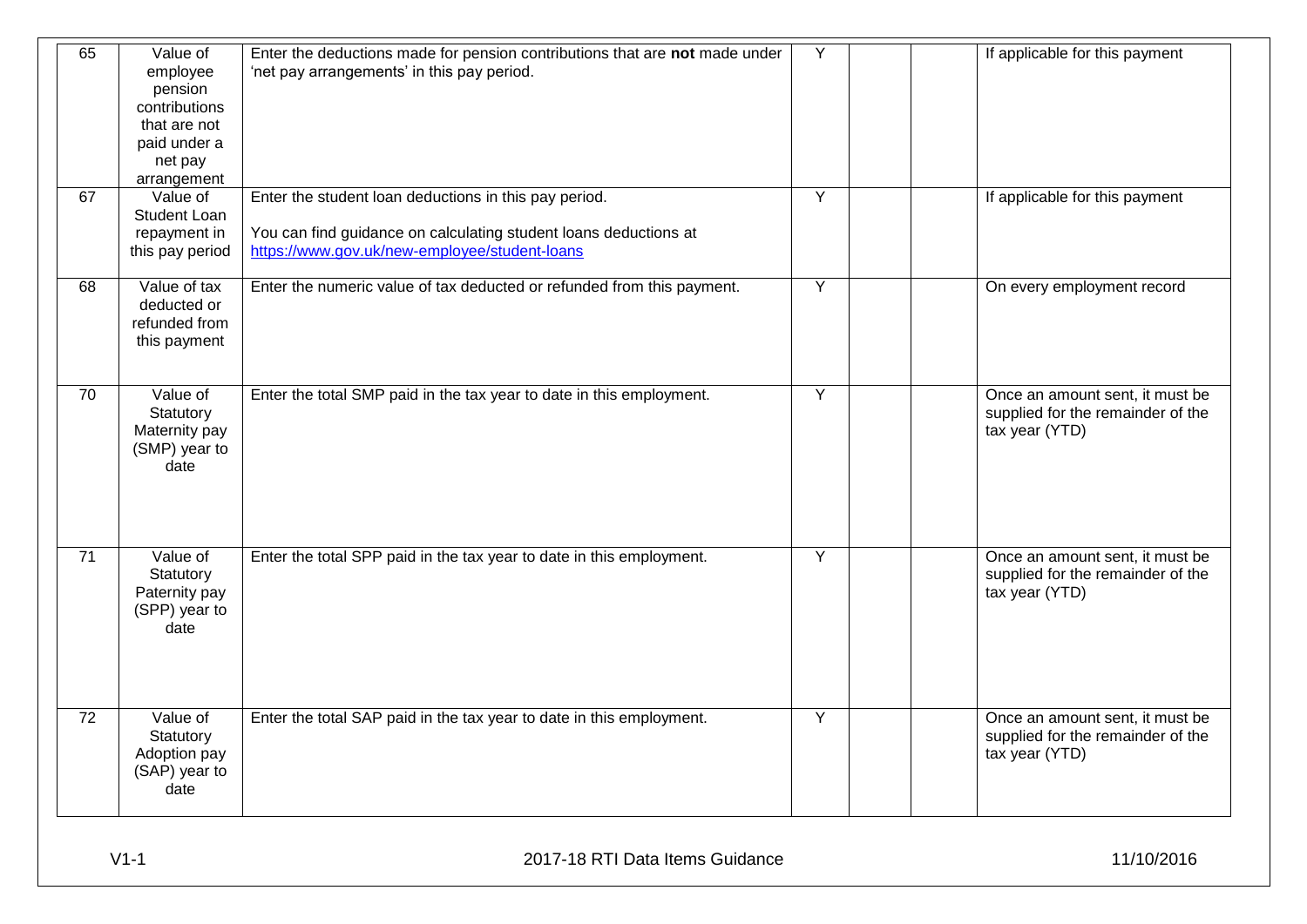| 73  | Value of<br>Shared<br>Parental pay<br>(ShPP) year to<br>date                  | Enter the total ShPP paid in the tax year to date in this employment.                                                                                                                                                                                                                                                                                                                                                                                                                                                                                                                                                                                                                                                                                                                                                                                                                                      | Υ | Once an amount sent, it must be<br>supplied for the remainder of the<br>tax year (YTD)                                                                                                                                      |
|-----|-------------------------------------------------------------------------------|------------------------------------------------------------------------------------------------------------------------------------------------------------------------------------------------------------------------------------------------------------------------------------------------------------------------------------------------------------------------------------------------------------------------------------------------------------------------------------------------------------------------------------------------------------------------------------------------------------------------------------------------------------------------------------------------------------------------------------------------------------------------------------------------------------------------------------------------------------------------------------------------------------|---|-----------------------------------------------------------------------------------------------------------------------------------------------------------------------------------------------------------------------------|
|     | Under age 16, or<br>subject to NICs or                                        | Data items 79 to 143 (excluding 84A and 84B) in the list below may apply more than once for an individual who has more than one National Insurance<br>category letter during the tax year. Do not include anything for any of these data items if the employee is<br>Not subject to UK NICs legislation, or<br>If the payment is something which is NOT earnings for NICs purposes or is officially disregarded, for example, pension payments which are not<br>Is earning less than the LEL; and is earning taxable income, where the information is already being reported through the tax data items.<br>You must complete data items 79 to 143 (excluding 84A and 84B) for all employees who do not fall into the categories listed above.<br>If you are reporting more than one NI category letter for an employment, each line of contributions should only contain details relating to the relevant |   |                                                                                                                                                                                                                             |
| 79  | category letter.<br>National<br>Insurance<br>category letter<br>in pay period | Enter the National Insurance category letter(s) used in this pay period. You<br>can find guidance on NICs category letters at https://www.gov.uk/national-<br>insurance-rates-letters/category-letters                                                                                                                                                                                                                                                                                                                                                                                                                                                                                                                                                                                                                                                                                                     | Y | If applicable for this payment - if<br>multiple NI categories have been<br>used during the year, each<br>category must be shown for the<br>remainder of the year                                                            |
| 79A | Gross earnings<br>for NICs year<br>to date                                    | Subject to the bullet points above enter employee's total gross earnings<br>subject to NICs to date within the tax year, include pay below the lower<br>earnings limit (LEL) and above the upper earnings limit (UEL). For example,<br>an employee earning £250 every week would show £250.00 in week 1 and<br>£2500.00 in week 10. While an employee earning £5,000.00 per week would<br>show £5,000.00 (week 1) and £50,000.00 (week 10).                                                                                                                                                                                                                                                                                                                                                                                                                                                                | Y | Once an amount sent, it should<br>be supplied for the remainder of<br>the tax year (YTD) - if multiple NI<br>categories have been used during<br>the year, each category must be<br>shown for the remainder of the<br>year. |
| 79B | Gross earnings<br>for NICs in this<br>period                                  | Subject to the bullet points above enter employee's total gross earnings<br>subject to NICs in this pay period, include pay below the lower earnings limit<br>(LEL) and above the upper earnings limit (UEL). For example, an employee<br>earning £250 every week would show £250.00. While an employee earning<br>£5,000.00 per week would show £5,000.                                                                                                                                                                                                                                                                                                                                                                                                                                                                                                                                                   | Y | If applicable for this payment - if<br>multiple NI categories have been<br>used during the year, each<br>category must be shown for the<br>remainder of the year                                                            |
|     | $V1-1$                                                                        | 2017-18 RTI Data Items Guidance                                                                                                                                                                                                                                                                                                                                                                                                                                                                                                                                                                                                                                                                                                                                                                                                                                                                            |   | 11/10/2016                                                                                                                                                                                                                  |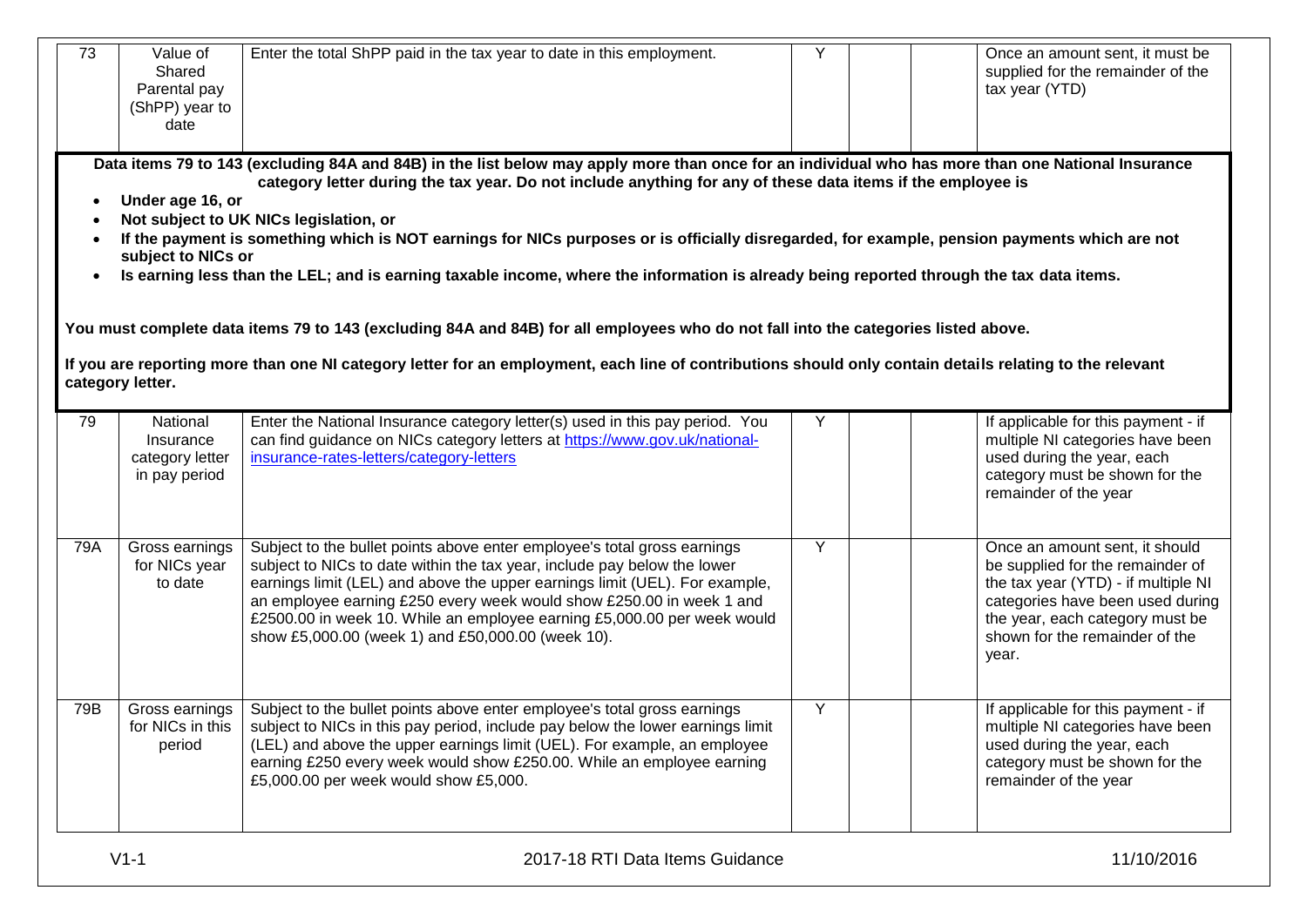| 82  | Value of<br>earnings at the<br>lower earnings<br>limit year to<br>date                                                           | Enter your employee's total earnings included in gross pay for NICs at the<br>lower earnings limit (LEL) to date. This will always be a multiple of the LEL.<br>Do not include earnings that did not reach the LEL in any earnings<br>period.                                                                                                                                                                                                                                                                                                                                                                                                                                                     | Y | Once an amount sent, it should<br>be supplied for the remainder of<br>the tax year (YTD) - if multiple NI<br>categories have been used during<br>the year, each category must be<br>shown for the remainder of the<br>year                         |
|-----|----------------------------------------------------------------------------------------------------------------------------------|---------------------------------------------------------------------------------------------------------------------------------------------------------------------------------------------------------------------------------------------------------------------------------------------------------------------------------------------------------------------------------------------------------------------------------------------------------------------------------------------------------------------------------------------------------------------------------------------------------------------------------------------------------------------------------------------------|---|----------------------------------------------------------------------------------------------------------------------------------------------------------------------------------------------------------------------------------------------------|
| 82A | Value of<br>earnings above<br>the lower<br>earnings limit<br>up to and<br>including the<br>primary<br>threshold year<br>to date. | Enter your employee's total earnings included in gross pay for NICs above<br>the LEL, up to and including the primary threshold (PT) to date.<br>If NICs Tables are used, the amount entered will be in whole pounds only -<br>there should be no pence. If the exact percentage method is used, the<br>amount entered will be in pounds and pence, unless earnings reach or<br>exceed the PT in which case the entry will be in whole pounds only.                                                                                                                                                                                                                                               | Y | Once an amount sent, it should<br>be supplied for the remainder of<br>the tax year (YTD) - if multiple NI<br>categories have been used during<br>the year, each category must be<br>shown for the remainder of the<br>year (including 0.00 values) |
| 169 | Value of<br>earnings above<br>the primary<br>threshold up to<br>and including<br>the upper<br>earnings limit<br>year to date     | Enter your employee's total earnings included in gross pay for NICs above<br>the PT, up to and including the upper earnings limit (UEL) to date.<br>If NICs Tables are used, the amount entered will be in whole pounds only -<br>there should be no pence. If the exact percentage method is used, the<br>amount entered will be in pounds and pence, unless earnings reach or<br>exceed the UEL in which case the entry will be in whole pounds only.                                                                                                                                                                                                                                           | Y | Once an amount sent, it should<br>be supplied for the remainder of<br>the tax year (YTD) - if multiple NI<br>categories have been used during<br>the year, each category must be<br>shown for the remainder of the<br>year (including 0.00 values) |
| 84A | Director's NIC<br>and method of<br>calculation                                                                                   | If a payment of earnings is made to a company director you must enter either<br>'AN' or 'AL' to indicate which method of calculation has been used to<br>calculate NICs:<br>enter 'AN' if you have applied an annual or pro-rata annual earnings<br>$\bullet$<br>period when calculating NICs<br>enter 'AL' if you have used the alternative method<br>$\bullet$<br>See booklet CA44 for detailed information about paying National Insurance<br>contributions (NICs) for company directors<br>https://www.gov.uk/government/publications/ca44-national-insurance-for-<br>company-directors<br>Do not make an entry if a payment of earnings is made to someone<br>other than a company director. | Y | If applicable for this payment                                                                                                                                                                                                                     |
|     | $V1-1$                                                                                                                           | 2017-18 RTI Data Items Guidance                                                                                                                                                                                                                                                                                                                                                                                                                                                                                                                                                                                                                                                                   |   | 11/10/2016                                                                                                                                                                                                                                         |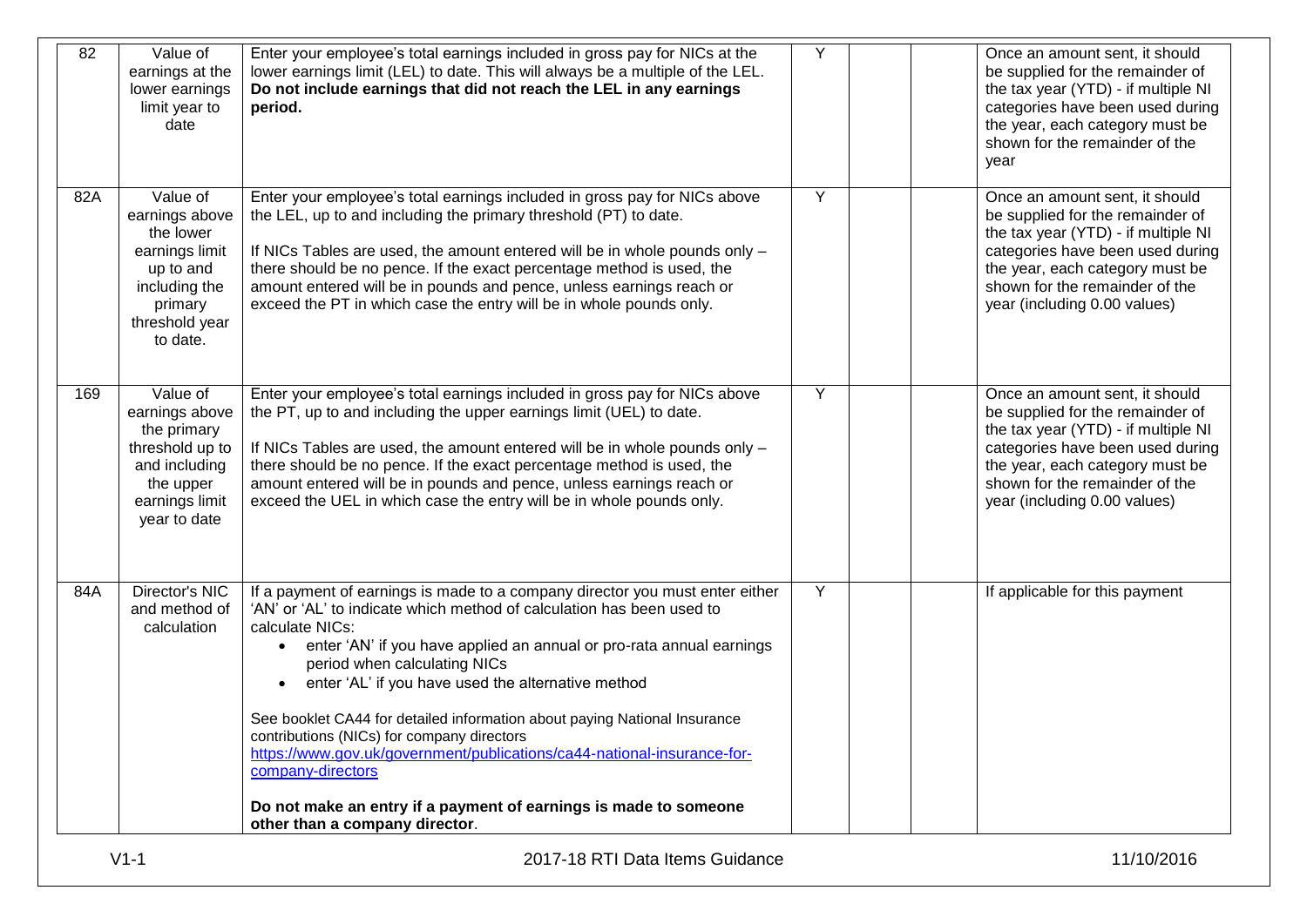| 84B  | Tax Week No.<br>of<br>appointment of<br>director                            | If the payment of earnings is made to a company director who was appointed<br>after week 1 of the current tax year, enter the tax week number the director<br>was appointed. | Y | To be sent once during the tax<br>year the directorship began (if<br>applicable)                                                                                                                                                                   |
|------|-----------------------------------------------------------------------------|------------------------------------------------------------------------------------------------------------------------------------------------------------------------------|---|----------------------------------------------------------------------------------------------------------------------------------------------------------------------------------------------------------------------------------------------------|
| 86A  | Total of<br>employer NI<br>contributions in<br>this period                  | Enter the total of employer's NICs payable in this pay period.                                                                                                               | Y | If applicable for this payment - if<br>multiple NI categories have been<br>used during the year, each<br>category must be shown for the<br>remainder of the year (including<br>0.00 values)                                                        |
| 86Aa | Total of<br>employer NI<br>contributions<br>year to date                    | Enter the total of employer's NICs payable year to date.                                                                                                                     | Ÿ | Once an amount sent, it should<br>be supplied for the remainder of<br>the tax year (YTD) - if multiple NI<br>categories have been used during<br>the year, each category must be<br>shown for the remainder of the<br>year (including 0.00 values) |
| 86B  | Employees<br>contributions<br>due on all<br>earnings in this<br>pay period  | Enter the total employee's NICs payable in this pay period.                                                                                                                  | Y | If applicable for this payment - if<br>multiple NI categories have been<br>used during the year, each<br>category must be shown for the<br>remainder of the year (including<br>$0.00$ values)                                                      |
| 86Ba | <b>Employees</b><br>contributions<br>due on all<br>earnings year<br>to date | Enter the total employee's NICs payable year to date.                                                                                                                        | Y | Once an amount sent, it should<br>be supplied for the remainder of<br>the tax year (YTD) - if multiple NI<br>categories have been used during<br>the year, each category must be<br>shown for the remainder of the<br>year (including 0.00 values) |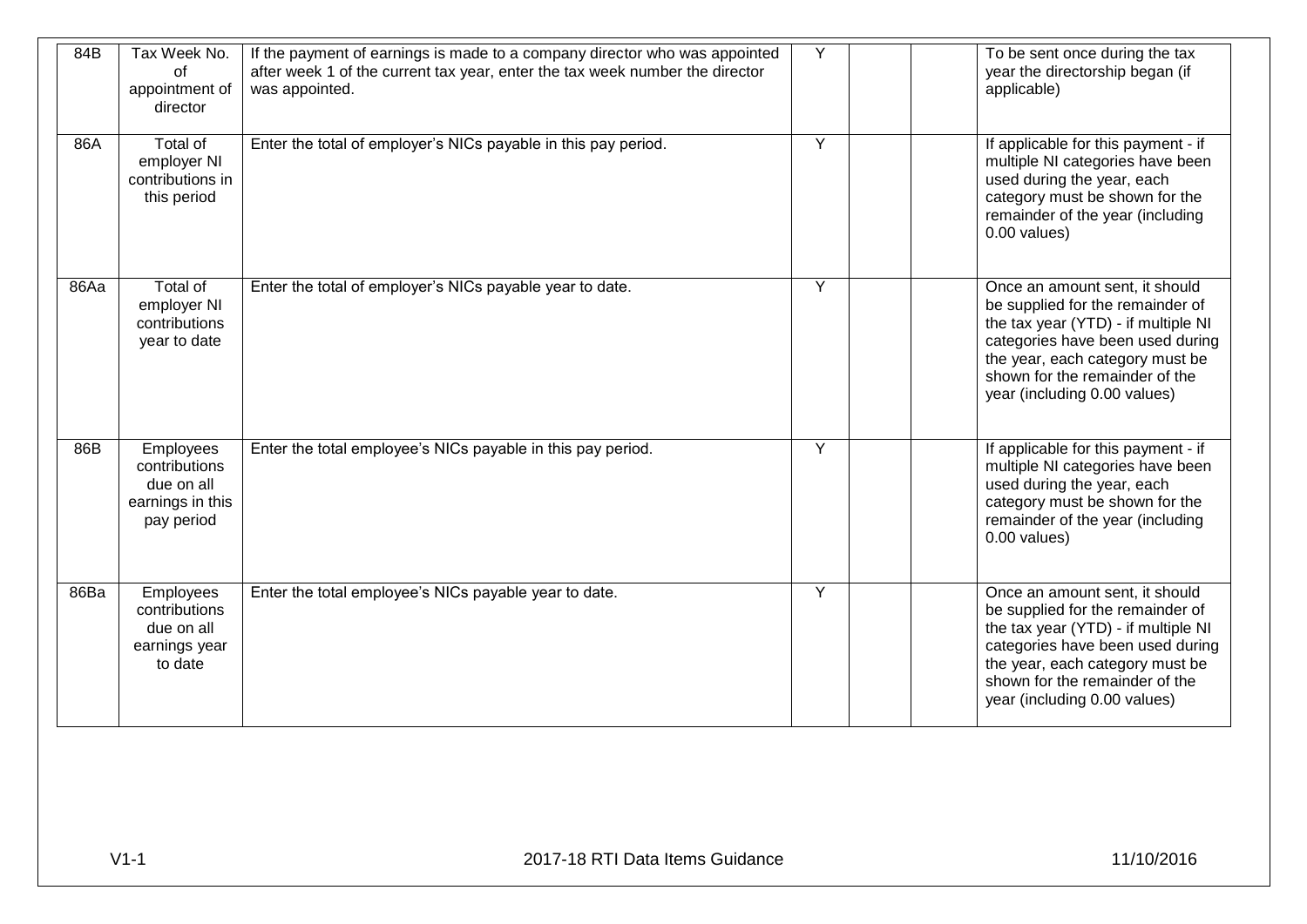**You can only use an EYU for the tax years where you operated PAYE in real time using FPSs and EPSs.**

**If you are correcting an error in a previous tax year when you used FPSs and EPSs, your EYU should only record the difference between what you had originally submitted and what the figure should be.**

**For example, if you recorded £100 too little pay on an employee's payroll record, the EYU should show '+£100'. You can only amend year to date data on an EYU.** 

**If you need to submit more than one EYU, each submission must only show the amount of the amendment from the last figures submitted.**

**For example, if you submit a year to date figure of £10,000 for pay on your last FPS for the year, then realise that the figure should have been £12,000, you**  will submit an EYU to show '+£2,000'. If you then realise that the actual figure should have been £11,500, you must then submit a second EYU which will **show '-£500'.**

| 128 | National<br>Insurance<br>Category<br>Letter                 | Enter the category letter with the correct year to date National Insurance data for<br>that category letter                                                                                                                                                                                                                                                                               |  |   | If applicable for this payment |
|-----|-------------------------------------------------------------|-------------------------------------------------------------------------------------------------------------------------------------------------------------------------------------------------------------------------------------------------------------------------------------------------------------------------------------------------------------------------------------------|--|---|--------------------------------|
| 129 | Gross earnings<br>for NICs                                  | Enter the difference between the last reported figure and what the figure<br>should be, if you have previously amended this figure it is the difference<br>between the amended total and what the figures should be. You will have to<br>do this for each category letter you are correcting and any new category<br>letters you are adding.<br>For an example, see 'Taxable pay' at 120. |  | Y | If applicable for this payment |
| 130 | Value of<br>earnings at<br>Lower<br>Earnings Limit<br>(LEL) | Enter the difference between the last reported figure and what the figure<br>should be, if you have previously amended this figure it is the difference<br>between the amended total and what the figures should be. You will have to<br>do this for each category letter you are correcting and any new category<br>letters you are adding.<br>For an example, see 'Taxable pay' at 120. |  | Υ | If applicable for this payment |
| 131 | Value of<br>earnings above<br><b>LEL</b>                    | Enter the difference between the last reported figure and what the figure<br>should be, if you have previously amended this figure it is the difference<br>between the amended total and what the figures should be. You will have to<br>do this for each category letter you are correcting and any new category<br>letters you are adding.<br>For an example, see 'Taxable pay' at 120. |  |   | If applicable for this payment |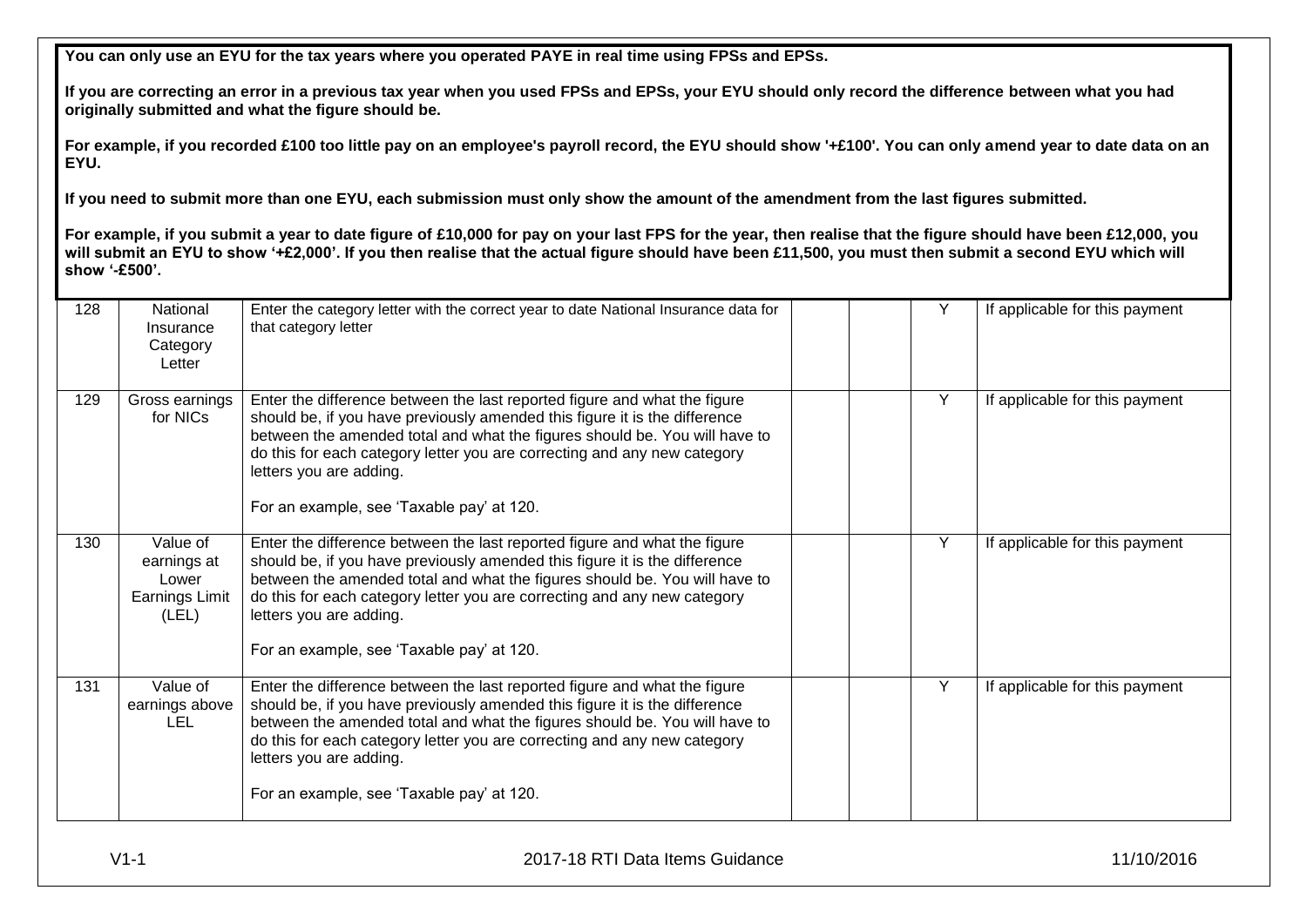| 170 | Value of<br>Earnings from<br>the Primary<br>Threshold up<br>to and<br>including the<br>Upper<br>Earnings Limit | Enter the difference between the last reported figure and what the figure<br>should be, if you have previously amended this figure it is the difference<br>between the amended total and what the figures should be. You will have to<br>do this for each category letter you are correcting and any new category<br>letters you are adding.<br>For an example, see 'Taxable pay' at 120.                                                                                                                     |   | Y | If applicable for this payment                |
|-----|----------------------------------------------------------------------------------------------------------------|---------------------------------------------------------------------------------------------------------------------------------------------------------------------------------------------------------------------------------------------------------------------------------------------------------------------------------------------------------------------------------------------------------------------------------------------------------------------------------------------------------------|---|---|-----------------------------------------------|
| 134 | Total of<br>employer NI<br>Contributions                                                                       | Enter the difference between the last reported figure and what the figure<br>should be, if you have previously amended this figure it is the difference<br>between the amended total and what the figures should be. You will have to<br>do this for each category letter you are correcting and any new category<br>letters you are adding.<br>For an example, see 'Taxable pay' at 120.                                                                                                                     |   | Y | If applicable for this payment                |
| 135 | Employees<br>contributions<br>due on<br>earnings                                                               | Enter the difference between the last reported figure and what the figure<br>should be, if you have previously amended this figure it is the difference<br>between the amended total and what the figures should be. You will have to<br>do this for each category letter you are correcting and any new category<br>letters you are adding.<br>For an example, see 'Taxable pay' at 120.                                                                                                                     |   | Y | If applicable for this payment                |
| 143 | NIC refund                                                                                                     | If there is a negative amount of Employee NICs on the EYU:<br>1. Enter 'Yes'<br>a. if there is an overpayment of Employee NICs that has been<br>refunded to the employee, or<br>to confirm that the EYU is to amend a previous submission<br>b.<br>but no refund of Employee NICs is due.<br>2. Enter 'No' if there is an overpayment of Employee NICs that has not<br>been refunded to the employee.                                                                                                         |   | Y | If applicable for this payment                |
| 118 | <b>BACS</b> hash<br>code                                                                                       | Employers paying their staff via Bacs using their own Service User Number<br>(SUN) either directly using Bacs Approved Solution Software or indirectly via<br>a Bacs Approved Bureau are required to include a cross reference (hash) in<br>both the RTI submission and the standard 18 payment instruction. Employers<br>who use Extended Transmission Service (ETS) or SwiftNet Transmission<br>Service (STS), to submit Standard 18 payment instructions should also<br>include a hash in the Standard 18. | Y |   | On every employment record (if<br>applicable) |
|     | $V1-1$                                                                                                         | 2017-18 RTI Data Items Guidance                                                                                                                                                                                                                                                                                                                                                                                                                                                                               |   |   | 11/10/2016                                    |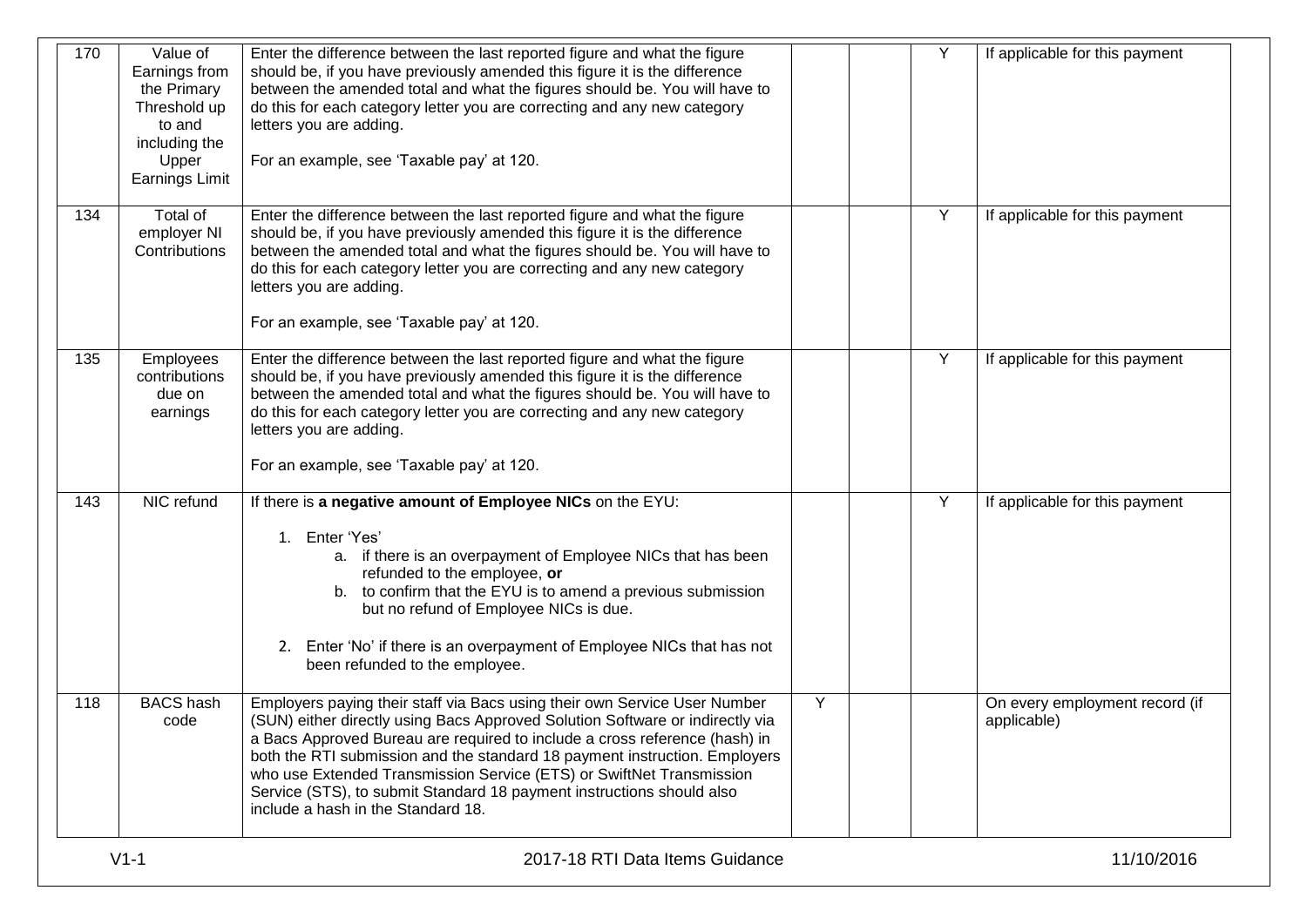| 120 | Taxable pay                                                                                                 | Enter the difference between the last reported figure and what the figure<br>should be, if you have previously amended this figure it is the difference<br>between the amended total and what the figures should be.<br>For example, if you submit a year to date figure of £10,000 for pay on your<br>last FPS for the year, then realise that the figure should have been £12,000,<br>you will submit an EYU to show '+£2,000'. If you then realise that the actual<br>figure should have been £11,500, you must then submit a second EYU which<br>will show '-£500'. |  | Y              | If applicable for this payment |
|-----|-------------------------------------------------------------------------------------------------------------|-------------------------------------------------------------------------------------------------------------------------------------------------------------------------------------------------------------------------------------------------------------------------------------------------------------------------------------------------------------------------------------------------------------------------------------------------------------------------------------------------------------------------------------------------------------------------|--|----------------|--------------------------------|
| 165 | Value of<br>benefits taxed<br>via payroll                                                                   | Enter the difference between the last reported figure and what the figure<br>should be, if you have previously amended this figure it is the difference<br>between the amended total and what the figures should be.<br>For an example, see 'Taxable pay' at 120.                                                                                                                                                                                                                                                                                                       |  | $\overline{Y}$ | If applicable for this payment |
| 160 | Value of<br>employee<br>pension<br>contributions<br>paid under 'net<br>pay<br>arrangements                  | Enter the difference between the last reported figure and what the figure<br>should be, if you have previously amended this figure it is the difference<br>between the amended total and what the figures should be.<br>For an example, see 'Taxable pay' at 120.                                                                                                                                                                                                                                                                                                       |  | Y              | If applicable for this payment |
| 161 | Value of<br>employee<br>pension<br>contributions<br>that are not<br>paid under 'net<br>pay<br>arrangements' | Enter the difference between the last reported figure and what the figure<br>should be, if you have previously amended this figure it is the difference<br>between the amended total and what the figures should be.<br>For an example, see 'Taxable pay' at 120.                                                                                                                                                                                                                                                                                                       |  | $\overline{Y}$ | If applicable for this payment |
| 121 | Tax                                                                                                         | Enter the difference between the last reported figure and what the figure<br>should be, if you have previously amended this figure it is the difference<br>between the amended total and what the figures should be.<br>For an example, see 'Taxable pay' at 120.                                                                                                                                                                                                                                                                                                       |  | Y              | If applicable for this payment |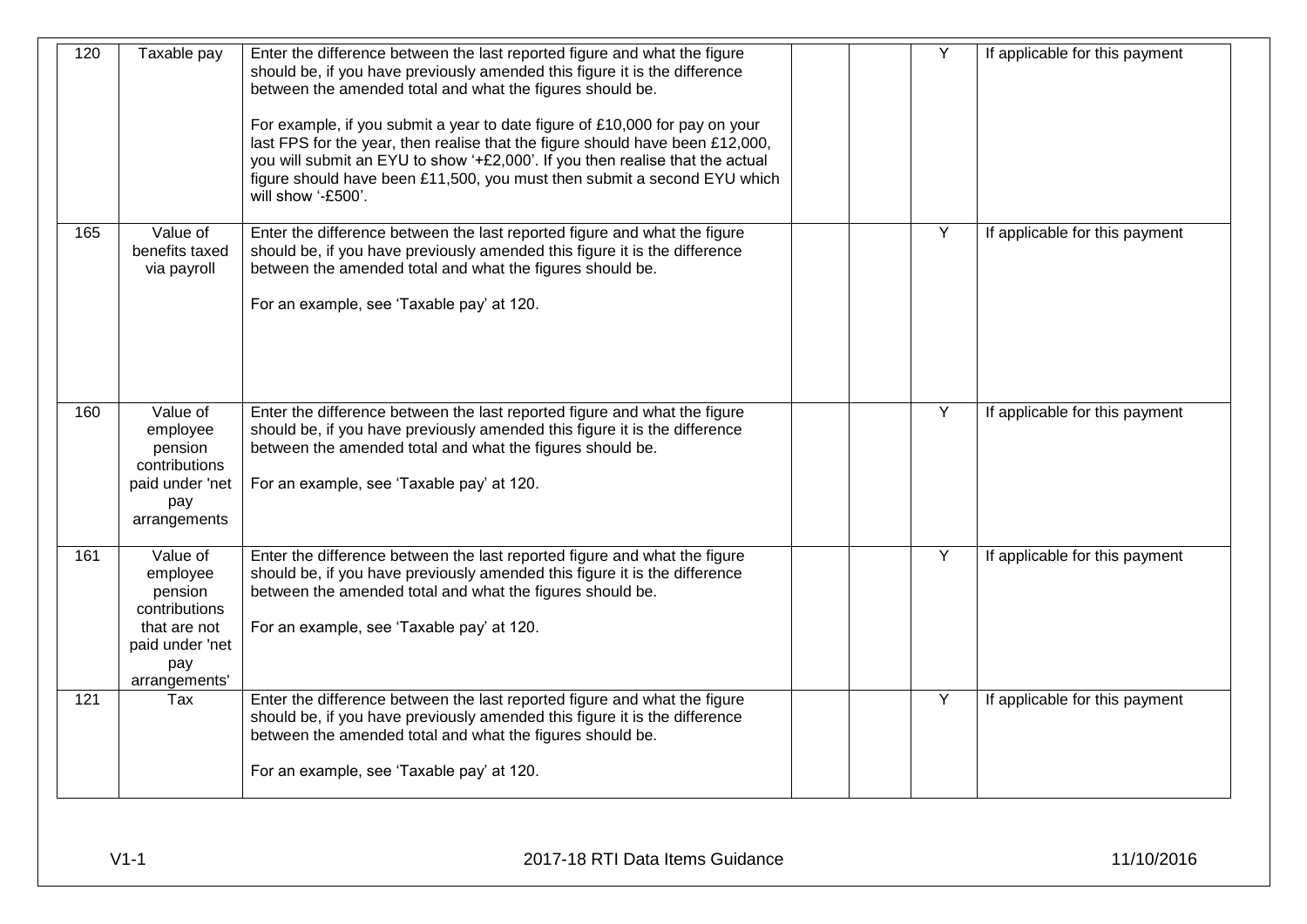| between the amended total and what the figures should be.<br>For an example, see 'Taxable pay' at 120.<br>Enter the difference between the last reported figure and what the figure<br>Y<br>Value of<br>If applicable for this payment<br>Statutory<br>should be, if you have previously amended this figure it is the difference<br>between the amended total and what the figures should be.<br><b>Maternity Pay</b><br>(SMP)<br>For an example, see 'Taxable pay' at 120.<br>Value of<br>Enter the difference between the last reported figure and what the figure<br>Y<br>If applicable for this payment<br>Ordinary<br>should be, if you have previously amended this figure it is the difference<br>between the amended total and what the figures should be.<br>Statutory<br><b>Paternity Pay</b><br>For an example, see 'Taxable pay' at 120.<br>(OSPP)<br>Value of<br>Enter the difference between the last reported figure and what the figure<br>Y<br>If applicable for this payment<br>should be, if you have previously amended this figure it is the difference<br>Statutory<br><b>Adoption Pay</b><br>between the amended total and what the figures should be.<br>(SAP)<br>For an example, see 'Taxable pay' at 120.<br>Y<br>Value of<br>Enter the difference between the last reported figure and what the figure<br>If applicable for this payment<br>Shared<br>should be, if you have previously amended this figure it is the difference<br>between the amended total and what the figures should be.<br>Parental pay<br>(ShPP)<br>For an example, see 'Taxable pay' at 120.<br>Y<br>Occpen<br>Indicate 'Yes' for the first and every payment of pension or income provided<br>indicator<br>from registered pension schemes (including annuities, income from<br>applicable)<br>drawdown arrangements, trivial commutation payments, flexibly accessed<br>pensions or an uncrystallised funds pension lump sum) to an individual.<br>Y<br><b>Trivial</b><br>Type of lump sum paid in place of small pension (other than lump sum death<br>Y<br>If applicable for this payment<br>benefits and on serious ill-health).<br>commutation<br>payment type<br>Indicate one of the following;<br>Trivial commutation lump sum (TCLS)<br>Other lump sum (personal/non-occupational pension scheme)<br>B)<br>Other lump sum (occupational/public service pension scheme)<br>If 146 is completed you must also complete 148 | 122 | Student loan<br>repayments | Enter the difference between the last reported figure and what the figure<br>should be, if you have previously amended this figure it is the difference | Y | If applicable for this payment |
|---------------------------------------------------------------------------------------------------------------------------------------------------------------------------------------------------------------------------------------------------------------------------------------------------------------------------------------------------------------------------------------------------------------------------------------------------------------------------------------------------------------------------------------------------------------------------------------------------------------------------------------------------------------------------------------------------------------------------------------------------------------------------------------------------------------------------------------------------------------------------------------------------------------------------------------------------------------------------------------------------------------------------------------------------------------------------------------------------------------------------------------------------------------------------------------------------------------------------------------------------------------------------------------------------------------------------------------------------------------------------------------------------------------------------------------------------------------------------------------------------------------------------------------------------------------------------------------------------------------------------------------------------------------------------------------------------------------------------------------------------------------------------------------------------------------------------------------------------------------------------------------------------------------------------------------------------------------------------------------------------------------------------------------------------------------------------------------------------------------------------------------------------------------------------------------------------------------------------------------------------------------------------------------------------------------------------------------------------------------------------------------------------------------------------------------|-----|----------------------------|---------------------------------------------------------------------------------------------------------------------------------------------------------|---|--------------------------------|
|                                                                                                                                                                                                                                                                                                                                                                                                                                                                                                                                                                                                                                                                                                                                                                                                                                                                                                                                                                                                                                                                                                                                                                                                                                                                                                                                                                                                                                                                                                                                                                                                                                                                                                                                                                                                                                                                                                                                                                                                                                                                                                                                                                                                                                                                                                                                                                                                                                       |     |                            |                                                                                                                                                         |   |                                |
|                                                                                                                                                                                                                                                                                                                                                                                                                                                                                                                                                                                                                                                                                                                                                                                                                                                                                                                                                                                                                                                                                                                                                                                                                                                                                                                                                                                                                                                                                                                                                                                                                                                                                                                                                                                                                                                                                                                                                                                                                                                                                                                                                                                                                                                                                                                                                                                                                                       | 124 |                            |                                                                                                                                                         |   |                                |
|                                                                                                                                                                                                                                                                                                                                                                                                                                                                                                                                                                                                                                                                                                                                                                                                                                                                                                                                                                                                                                                                                                                                                                                                                                                                                                                                                                                                                                                                                                                                                                                                                                                                                                                                                                                                                                                                                                                                                                                                                                                                                                                                                                                                                                                                                                                                                                                                                                       | 125 |                            |                                                                                                                                                         |   |                                |
|                                                                                                                                                                                                                                                                                                                                                                                                                                                                                                                                                                                                                                                                                                                                                                                                                                                                                                                                                                                                                                                                                                                                                                                                                                                                                                                                                                                                                                                                                                                                                                                                                                                                                                                                                                                                                                                                                                                                                                                                                                                                                                                                                                                                                                                                                                                                                                                                                                       | 126 |                            |                                                                                                                                                         |   |                                |
|                                                                                                                                                                                                                                                                                                                                                                                                                                                                                                                                                                                                                                                                                                                                                                                                                                                                                                                                                                                                                                                                                                                                                                                                                                                                                                                                                                                                                                                                                                                                                                                                                                                                                                                                                                                                                                                                                                                                                                                                                                                                                                                                                                                                                                                                                                                                                                                                                                       | 127 |                            |                                                                                                                                                         |   |                                |
|                                                                                                                                                                                                                                                                                                                                                                                                                                                                                                                                                                                                                                                                                                                                                                                                                                                                                                                                                                                                                                                                                                                                                                                                                                                                                                                                                                                                                                                                                                                                                                                                                                                                                                                                                                                                                                                                                                                                                                                                                                                                                                                                                                                                                                                                                                                                                                                                                                       | 145 |                            |                                                                                                                                                         |   | On every employment record (if |
|                                                                                                                                                                                                                                                                                                                                                                                                                                                                                                                                                                                                                                                                                                                                                                                                                                                                                                                                                                                                                                                                                                                                                                                                                                                                                                                                                                                                                                                                                                                                                                                                                                                                                                                                                                                                                                                                                                                                                                                                                                                                                                                                                                                                                                                                                                                                                                                                                                       | 146 |                            |                                                                                                                                                         |   |                                |
|                                                                                                                                                                                                                                                                                                                                                                                                                                                                                                                                                                                                                                                                                                                                                                                                                                                                                                                                                                                                                                                                                                                                                                                                                                                                                                                                                                                                                                                                                                                                                                                                                                                                                                                                                                                                                                                                                                                                                                                                                                                                                                                                                                                                                                                                                                                                                                                                                                       |     |                            |                                                                                                                                                         |   |                                |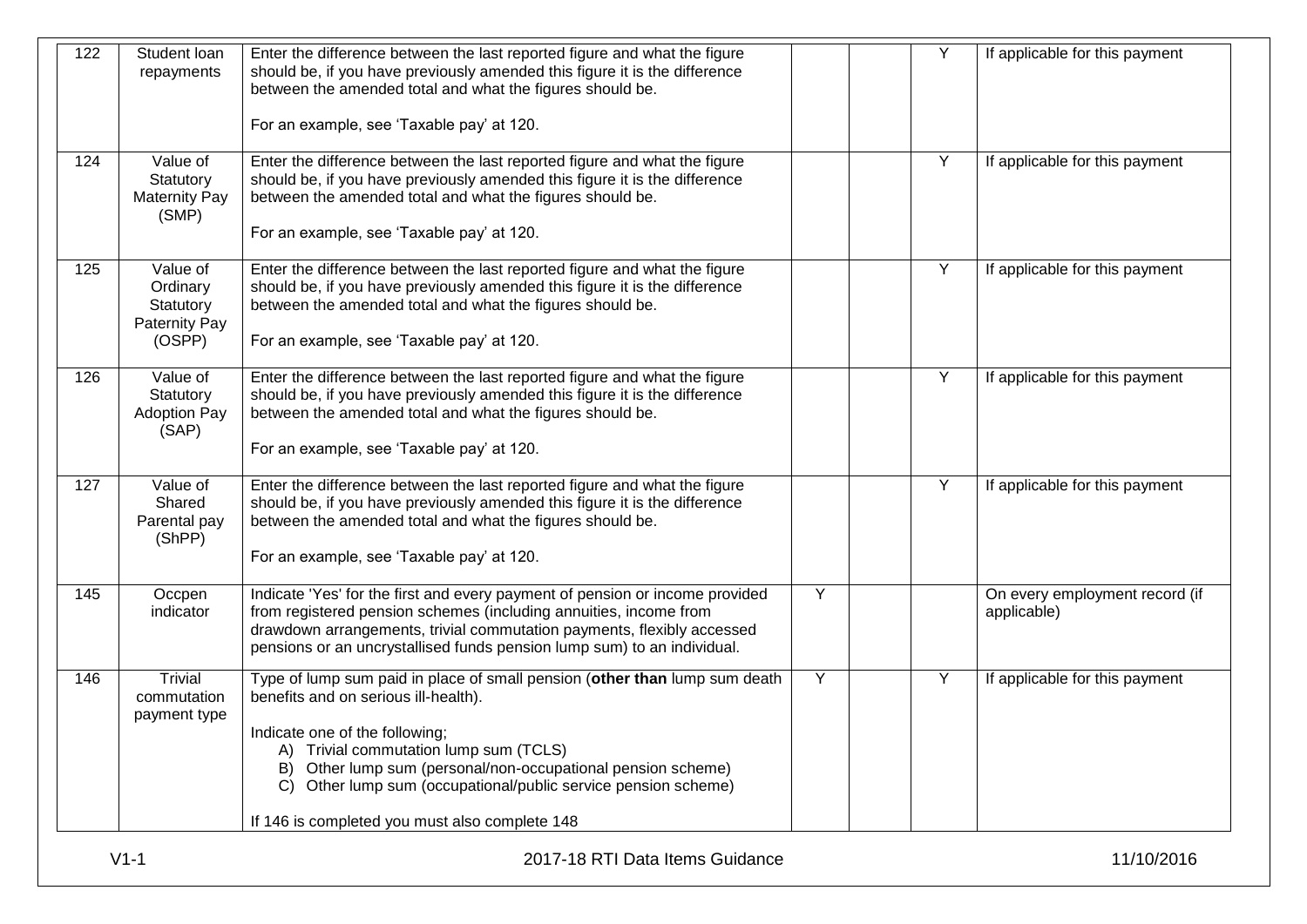| 147 | Payment to a<br>non individual                                                                                             | Indicate 'Yes' where payments are made to a body, such as personal<br>representative, trustee or corporate organisation.<br>https://www.gov.uk/guidance/paying-a-company-pension-or-annuity-through-<br>your-payroll                                 | Y              | Y | If applicable for this payment                                                         |
|-----|----------------------------------------------------------------------------------------------------------------------------|------------------------------------------------------------------------------------------------------------------------------------------------------------------------------------------------------------------------------------------------------|----------------|---|----------------------------------------------------------------------------------------|
| 148 | <b>Trivial</b><br>commutation<br>payment                                                                                   | Enter the total amount of lump sum paid. You must also enter the taxable<br>element of this amount in the 'taxable pay to date' and the 'taxable pay in this<br>period' fields, and any non-taxable amount in the 'non tax or NIC payment'<br>field. | $\overline{Y}$ | Y | If applicable for this payment                                                         |
| 149 | Value of<br>benefits taxed<br>via payroll year<br>to date                                                                  | Enter the value of benefits in kind on which PAYE has been operated, via the<br>payroll, to date in this employment within the tax year.                                                                                                             | Y              |   | Once an amount sent, it must be<br>supplied for the remainder of the<br>tax year (YTD) |
| 150 | Value of<br>employee<br>pension<br>contributions<br>paid under "net<br>pay<br>arrangements"<br>year to date                | Enter the amount of pension contributions your employee paid under 'net pay<br>arrangements' to date in this employment within the tax year.                                                                                                         | Y              |   | Once an amount sent, it must be<br>supplied for the remainder of the<br>tax year (YTD) |
| 151 | Value of<br>employee<br>pension<br>contributions<br>that are not<br>paid under a<br>net pay<br>arrangement<br>year to date | Enter the deductions made for pension contributions that are not made under<br>'net pay arrangements' to date in this employment within the tax year.                                                                                                | Y              |   | Once an amount sent, it must be<br>supplied for the remainder of the<br>tax year (YTD) |
| 152 | On strike                                                                                                                  | Indicate 'Yes' if your employee's pay in this pay period has been reduced due<br>to being on strike.                                                                                                                                                 | Y              |   | If applicable for this payment                                                         |
| 153 | Unpaid<br>absence                                                                                                          | Do not complete this field at present                                                                                                                                                                                                                | Y              |   | Do not complete this field at<br>present                                               |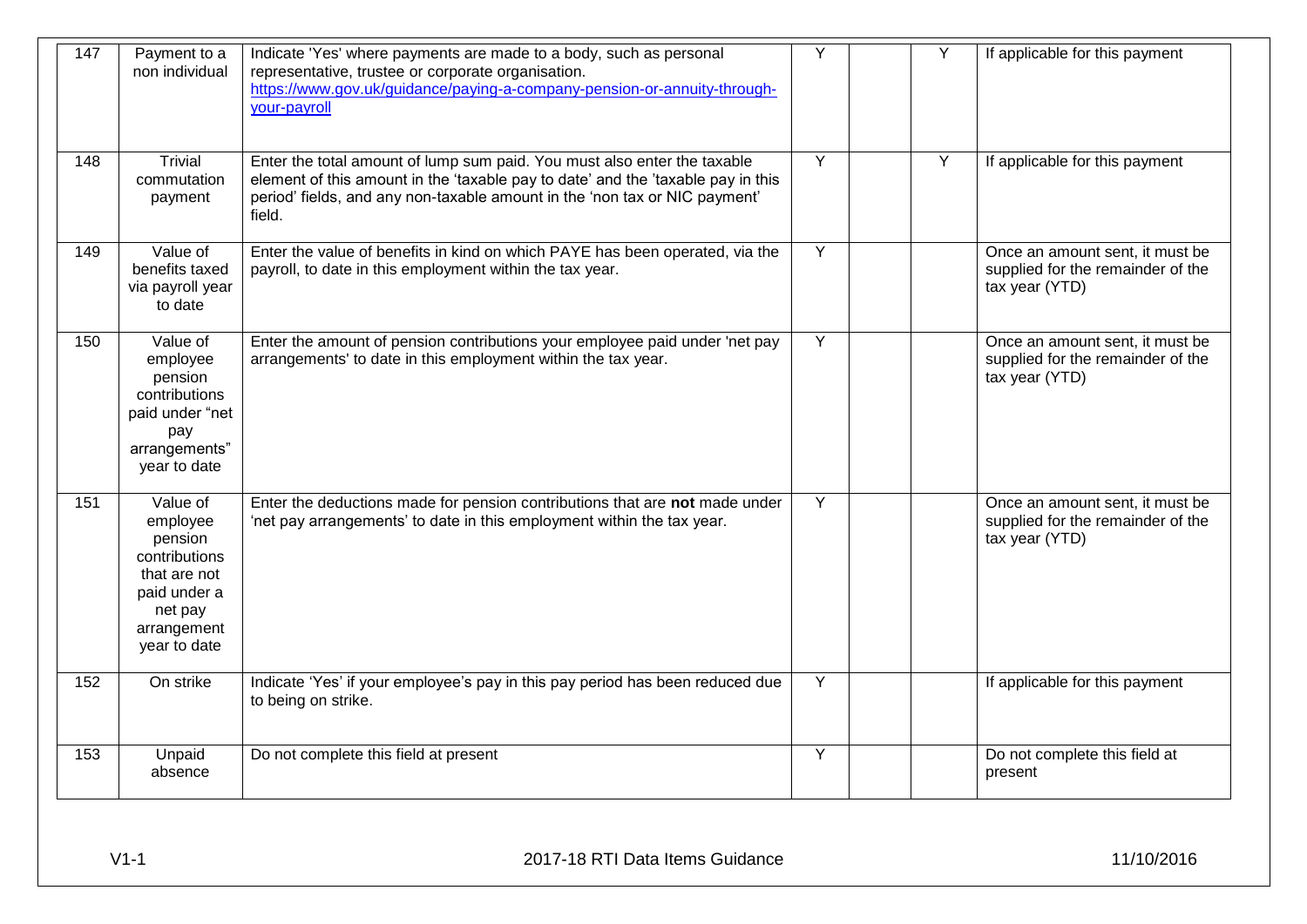|              | Flexibly<br>accessing<br>pension rights                  | Indicate 'Yes' if any part of the payment is the employee flexibly accessing<br>their pension. This includes payment of a flexi-access drawdown pension or<br>an uncrystallised funds pension lump sum. | Y | Y | If applicable for this payment            |
|--------------|----------------------------------------------------------|---------------------------------------------------------------------------------------------------------------------------------------------------------------------------------------------------------|---|---|-------------------------------------------|
|              |                                                          | If 168 is completed you must also complete either one or both of 173 and<br>174                                                                                                                         |   |   |                                           |
| 171          | Pension Death<br><b>Benefit</b>                          | Indicate 'Yes' if any part of the payment is a lump sum death benefit, or a<br>death benefit paid as drawdown, an annuity or pension.                                                                   | Y | Y | If applicable for this payment            |
|              |                                                          | If 171 is completed you must also complete either one or both of 173 and 174                                                                                                                            |   |   |                                           |
| 173          | Flexible<br>drawdown<br>taxable<br>payment               | Enter the taxable element of any payment under 168 and 171.<br>You must also include this amount in the 'taxable pay to date' and the<br>'taxable pay in this period' fields.                           | Y | Y | If applicable for this payment            |
| 174          | Flexible<br>drawdown non-<br>taxable<br>payment          | Enter the non-taxable element of any payment under 168 and 171.<br>You must also include this amount in the 'non tax or NIC payment' field 58A.                                                         | Υ | Y | If applicable for this payment            |
|              |                                                          |                                                                                                                                                                                                         |   |   |                                           |
|              |                                                          | Employer Payment Summary (EPS) - If no payments to employees are made within a pay period, or you want to recover statutory payments, CIS deductions suffered                                           |   |   |                                           |
| 87Ba         | No payment<br>due as no<br>employees<br>paid in this pay | If no payments are made within a tax month, so there is no FPS return to<br>make, then you should submit an EPS with this field checked to indicate no<br>return or payment is due for this tax month.  |   | Y | To be sent if applicable for tax<br>month |
| send an EPS. | period                                                   | Please submit this within 14 days of the end of the tax month, i.e. if you paid<br>no one between 6 <sup>th</sup> April and 5 <sup>th</sup> May, please send this EPS by 19 <sup>th</sup> May.          |   |   |                                           |
|              |                                                          | If 87Ba is completed you must also complete 137 & 137a                                                                                                                                                  |   |   |                                           |
| 166          | Employment<br>Allowance<br>Indicator                     | If you are eligible to claim the annual NICs Employment Allowance to<br>be offset against your employer Class 1 Secondary NICs you should indicate<br>'yes'.                                            |   | Y | claimed. Submit N once to cease<br>claim. |
|              |                                                          | The claim will be retained until such time as you cease to qualify, at which<br>point you should select 'no'.                                                                                           |   |   | Submit Y once when Allowance is           |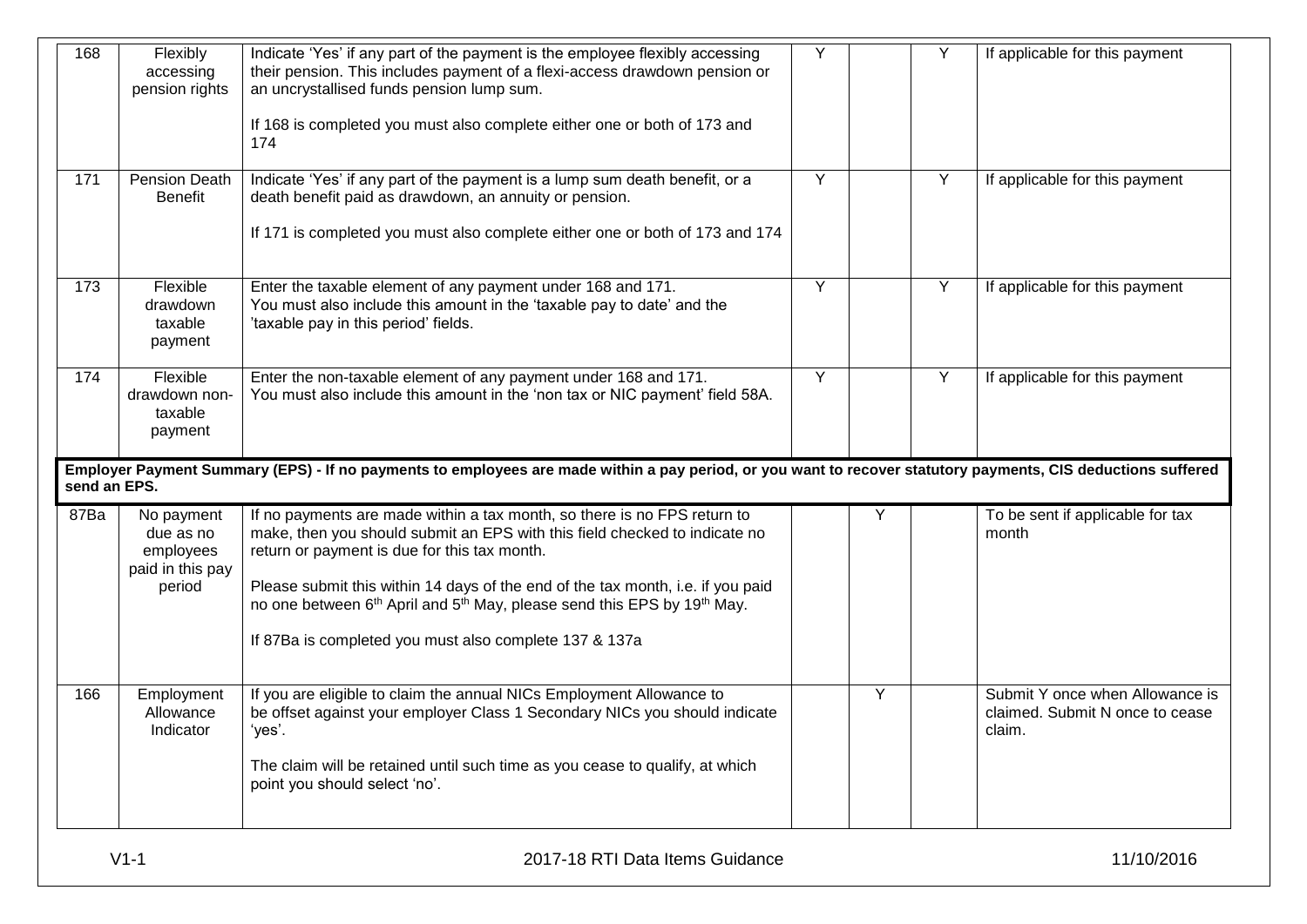| 167             | <b>Tax Month</b>                                       | Can be used to indicate which tax month the EPS credit should be allocated<br>against.<br>If included, the EPS must be submitted between the dates defined in the<br>relevant technical specifications for electronic submissions. If this optional<br>field is not supplied, credits will be allocated based on the submission date. | Y | To be sent if applicable                                                                                                                                         |
|-----------------|--------------------------------------------------------|---------------------------------------------------------------------------------------------------------------------------------------------------------------------------------------------------------------------------------------------------------------------------------------------------------------------------------------|---|------------------------------------------------------------------------------------------------------------------------------------------------------------------|
| 92              | Value of SMP<br>recovered year<br>to date              | Enter the total amount of SMP you recovered year to date.<br>https://www.gov.uk/browse/employing-people/time-off                                                                                                                                                                                                                      | Y | Once an amount sent, it must be<br>supplied for the remainder of the<br>tax year (YTD) on any further<br>EPS submitted with the<br>recoverable amounts included. |
| 93              | Value of SPP<br>recovered year<br>to date              | Enter the total amount of SPP you recovered year to date.<br>https://www.gov.uk/browse/employing-people/time-off                                                                                                                                                                                                                      | Y | Once an amount sent, it must be<br>supplied for the remainder of the<br>tax year (YTD) on any further<br>EPS submitted with the<br>recoverable amounts included. |
| 94              | Value of SAP<br>recovered year<br>to date              | Enter the total amount of SAP you recovered year to date.<br>https://www.gov.uk/browse/employing-people/time-off                                                                                                                                                                                                                      | Y | Once an amount sent, it must be<br>supplied for the remainder of the<br>tax year (YTD) on any further<br>EPS submitted with the<br>recoverable amounts included. |
| 95              | Value of ShPP<br>recovered year<br>to date             | Enter the total amount of ShPP you recovered year to date.<br>https://www.gov.uk/browse/employing-people/time-off                                                                                                                                                                                                                     | Y | Once an amount sent, it must be<br>supplied for the remainder of the<br>tax year (YTD) on any further<br>EPS submitted with the<br>recoverable amounts included. |
| $\overline{97}$ | Value of NIC<br>compensation<br>on SMP year<br>to date | Enter any compensation you are entitled to claim in addition to the SMP you<br>recovered year to date.<br>https://www.gov.uk/browse/employing-people/time-off                                                                                                                                                                         | Y | Once an amount sent, it must be<br>supplied for the remainder of the<br>tax year (YTD) on any further<br>EPS submitted with the<br>recoverable amounts included. |
| 98              | Value of NIC<br>compensation<br>on SPP year to<br>date | Enter any compensation you are entitled to claim in addition to the SPP you<br>recovered year to date.<br>https://www.gov.uk/browse/employing-people/time-off                                                                                                                                                                         | Y | Once an amount sent, it must be<br>supplied for the remainder of the<br>tax year (YTD) on any further<br>EPS submitted with the<br>recoverable amounts included. |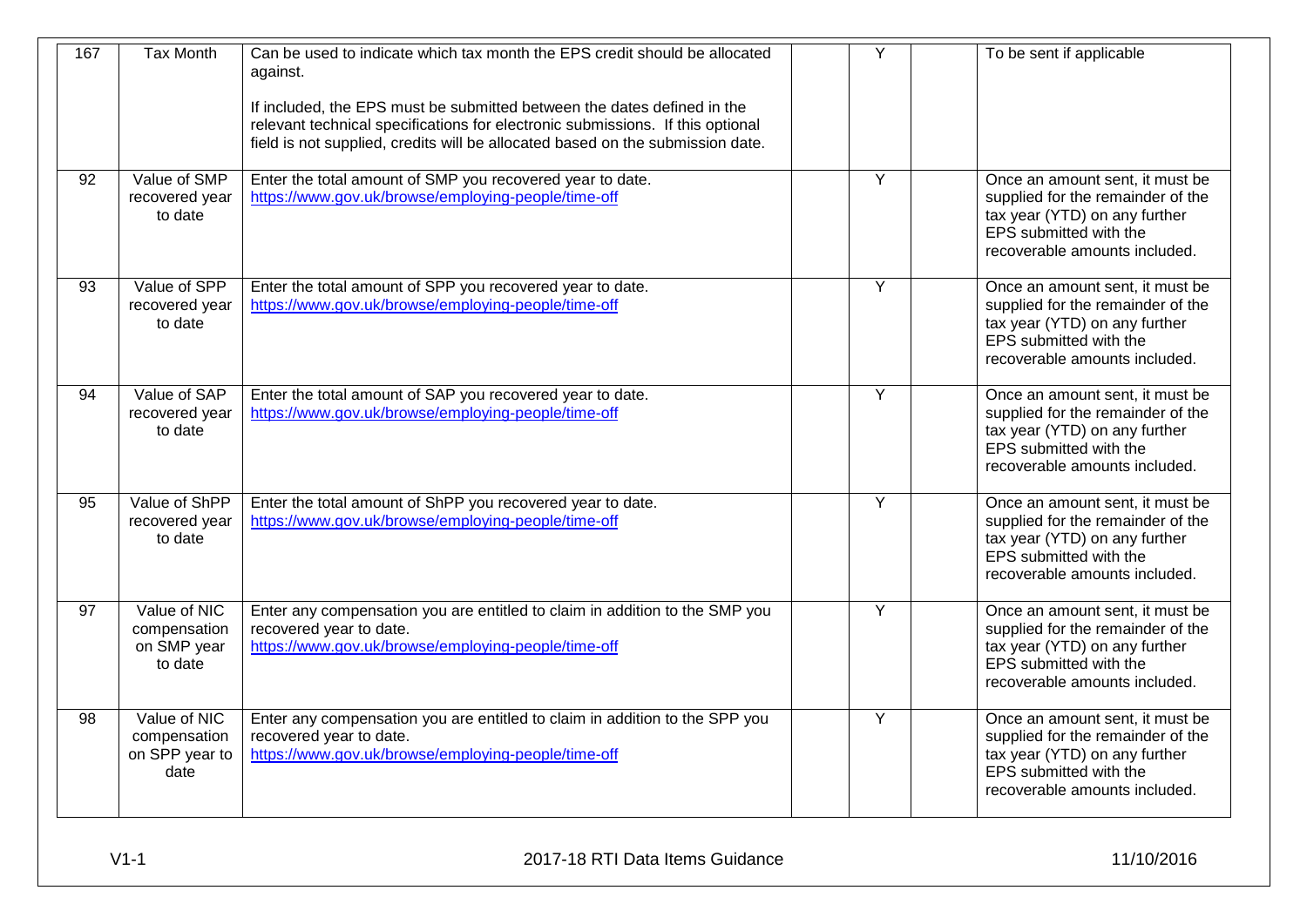| 99  | Value of NIC<br>compensation<br>on SAP year to<br>date  | Enter any compensation you are entitled to claim in addition to the SAP you<br>recovered year to date.<br>https://www.gov.uk/browse/employing-people/time-off                                                                                           | Ÿ              | Once an amount sent, it must be<br>supplied for the remainder of the<br>tax year (YTD) on any further<br>EPS submitted with the<br>recoverable amounts included. |
|-----|---------------------------------------------------------|---------------------------------------------------------------------------------------------------------------------------------------------------------------------------------------------------------------------------------------------------------|----------------|------------------------------------------------------------------------------------------------------------------------------------------------------------------|
| 100 | Value of NIC<br>compensation<br>on ShPP year<br>to date | Enter any compensation you are entitled to claim in addition to the ShPP you<br>recovered year to date.<br>https://www.gov.uk/browse/employing-people/time-off                                                                                          | $\overline{Y}$ | Once an amount sent, it must be<br>supplied for the remainder of the<br>tax year (YTD) on any further<br>EPS submitted with the<br>recoverable amounts included. |
| 102 | Value of CIS<br>deductions<br>suffered year<br>to date  | You will only need to make an entry if you are a limited company that has had<br>CIS deductions made from payments you received for work in the<br>construction industry. Enter the total amount of CIS deductions you suffered<br>in the year to date. | Y              | Once an amount sent, it must be<br>supplied for the remainder of the<br>tax year (YTD) on any further<br>EPS submitted with the<br>recoverable amounts included. |
| 187 | Apprenticeship<br>Levy due year<br>to date              | Enter the total Apprenticeship Levy due year to date                                                                                                                                                                                                    | Y              | On every EPS submission                                                                                                                                          |
| 188 | Tax month                                               | Enter the tax month for the levy due to date amount                                                                                                                                                                                                     | $\overline{Y}$ | On every EPS submission                                                                                                                                          |
| 189 | Annual<br>Apprenticeship<br>Levy allowance<br>amount    | Enter the annual Levy Allowance amount allocated                                                                                                                                                                                                        | Y              | On every EPS submission                                                                                                                                          |
| 156 | Name of<br>account holder                               | Enter the full name of the relevant account to which any repayment is to be<br>sent.                                                                                                                                                                    | $\overline{Y}$ | Enter when a refund is first<br>identified, you do not need to<br>provide again unless there is a<br>change of details provided.                                 |
| 157 | Account<br>number                                       | Enter the 8 digit account number of the relevant account to which any<br>repayment is to be sent                                                                                                                                                        | Y              | Enter when a refund is first<br>identified, you do not need to<br>provide again unless there is a<br>change of details provided.                                 |
| 158 | Branch sort<br>code                                     | Enter the 6 digit sort code of the relevant account to which any repayment is<br>to be sent                                                                                                                                                             | Y              | Enter when a refund is first<br>identified, you do not need to<br>provide again unless there is a<br>change of details provided.                                 |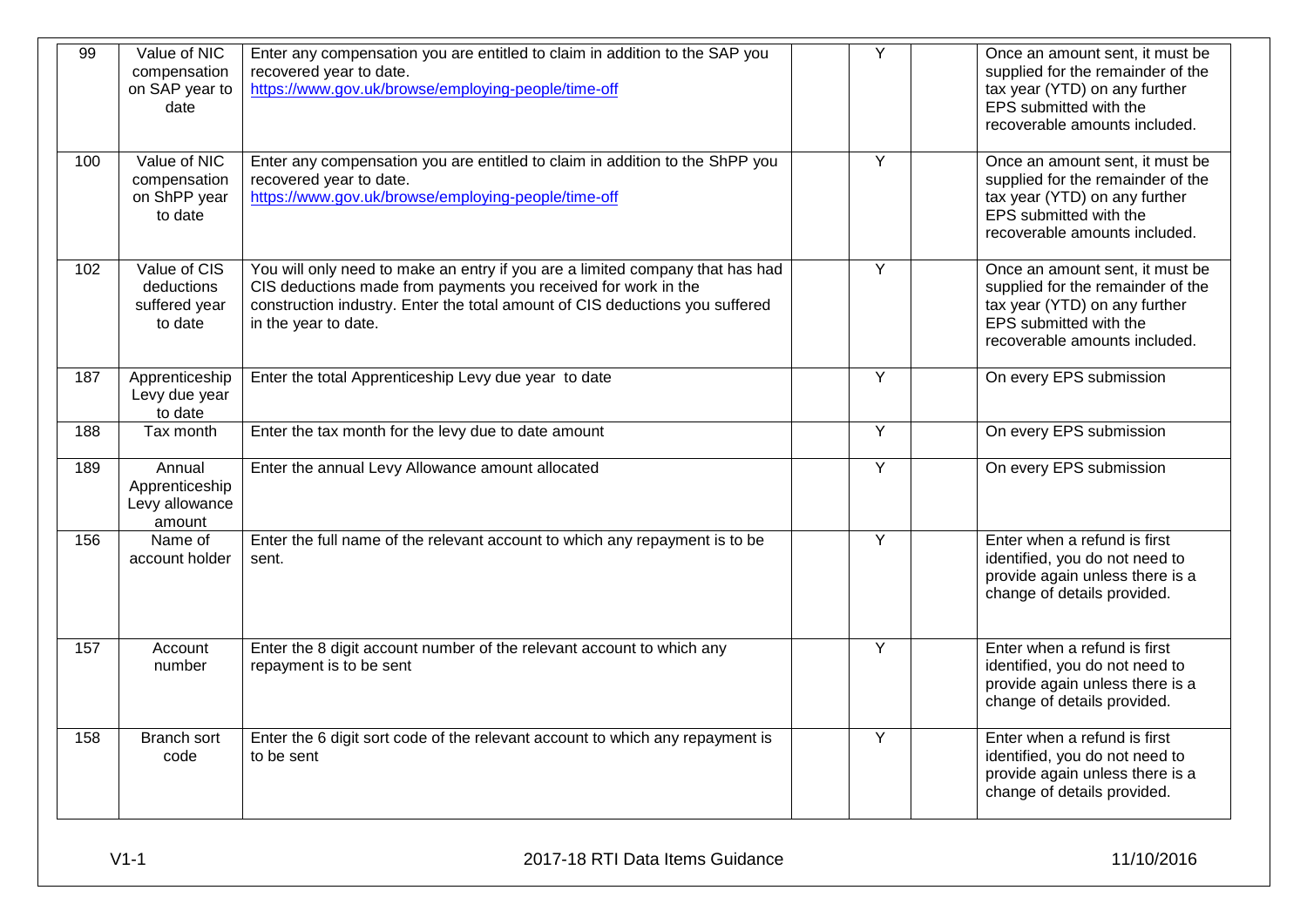| 159  | <b>Building</b><br>society<br>reference                                     | Enter the appropriate Building Society reference if this is applicable                                                                                                                                                                                                                                                                                                                                                                                                                                                                                                                                      |   | Υ | Enter when a refund is first<br>identified, you do not need to<br>provide again unless there is a<br>change of details provided. |
|------|-----------------------------------------------------------------------------|-------------------------------------------------------------------------------------------------------------------------------------------------------------------------------------------------------------------------------------------------------------------------------------------------------------------------------------------------------------------------------------------------------------------------------------------------------------------------------------------------------------------------------------------------------------------------------------------------------------|---|---|----------------------------------------------------------------------------------------------------------------------------------|
| 108  | Indicator this is<br>the final<br>submission<br>because<br>scheme<br>ceased | Indicate 'Yes' if you have ceased as an employer and are paying your<br>employees for the last time. You also need to enter the leaving date at data<br>item 41 'Date employment contract ended' for all employees.                                                                                                                                                                                                                                                                                                                                                                                         | Y | Y | Only if last submission for year<br>because of cessation                                                                         |
| 119  | Date scheme<br>ceased                                                       | Enter the date if you have ceased as an employer and are paying your<br>employees for the last time and this is your final submission. You also need<br>to indicate 'Yes' at 108. The date must be in the tax year to which the final<br>submission relates                                                                                                                                                                                                                                                                                                                                                 | Y | Y | To be sent if applicable                                                                                                         |
| 109  | Indicator that<br>this is the final<br>submission for<br>year               | Indicate 'Yes' if this is your last submission for the year for the entire PAYE<br>scheme, to indicate that this is the final submission for the tax year.                                                                                                                                                                                                                                                                                                                                                                                                                                                  | Y | Y | Only if final submission for year                                                                                                |
| 136  | Period of<br>inactivity from                                                | If, for a future period of one or more complete tax months, you will have no<br>paid employees or directors, so there will be no FPS return to make, you can<br>submit an EPS now to let HMRC know you won't be sending any FPSs for<br>these months. Enter the start date of the first tax month of your 'period of<br>inactivity'. This date must be the start of the next tax month that is the 6 <sup>th</sup> of<br>the next calendar month not including today.<br>You can only use this field to report future periods of inactivity. The date must<br>be later than the date of the EPS submission. |   | Y | To be sent if applicable                                                                                                         |
|      |                                                                             | Please see 137 if you wish to report previous tax months with no payments.                                                                                                                                                                                                                                                                                                                                                                                                                                                                                                                                  |   |   |                                                                                                                                  |
| 136a | Period of<br>inactivity to                                                  | If you have entered a date at 136 you must enter the end date of the last tax<br>month of your 'period of inactivity'. This date must be the end of a tax month<br>that is the 5 <sup>th</sup> of the relevant calendar month.                                                                                                                                                                                                                                                                                                                                                                              |   | Y | To be sent if applicable                                                                                                         |
|      |                                                                             | The date must be later than the date shown at 136.                                                                                                                                                                                                                                                                                                                                                                                                                                                                                                                                                          |   |   |                                                                                                                                  |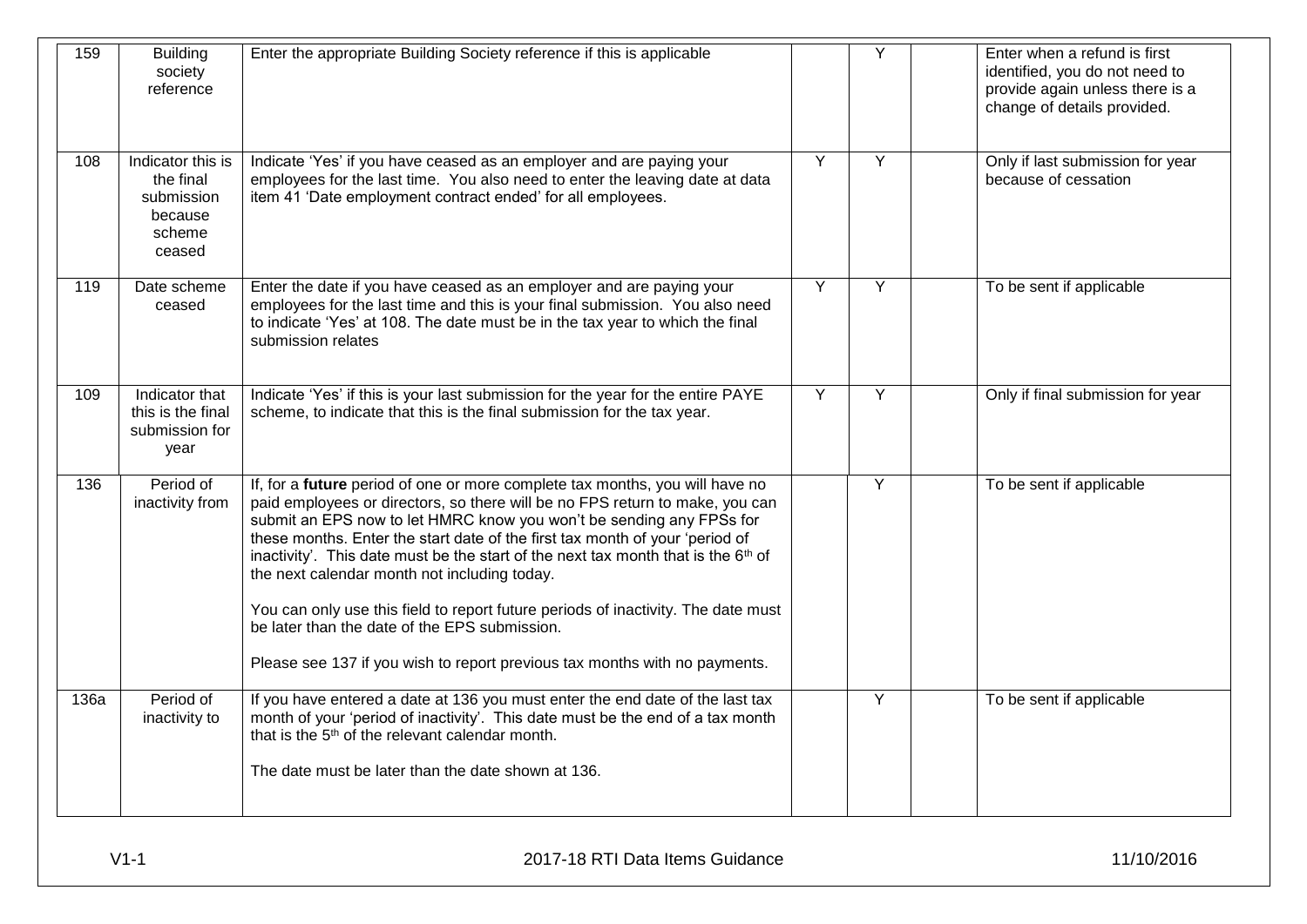| 137  | No payment<br>dates from | If you have made no payments to employees or directors for a period of one<br>or more complete tax months and there was no FPS made. Enter the start<br>date of the first tax month in which no payments were made. This date must<br>be the 6th of the relevant calendar month and must be within the tax year<br>being reported.<br>The date must be on or before the date of the EPS submission. If this is<br>completed you must also complete 87Ba. |   | To be sent if applicable |
|------|--------------------------|----------------------------------------------------------------------------------------------------------------------------------------------------------------------------------------------------------------------------------------------------------------------------------------------------------------------------------------------------------------------------------------------------------------------------------------------------------|---|--------------------------|
| 137a | No payment<br>dates to   | If you have entered a date in 137 you must enter the end date of the last tax<br>month in which no payments were made. The date must be no later than the<br>end of the current tax month - the 5th. The date must be later than the date<br>shown at 137.                                                                                                                                                                                               | v | To be sent if applicable |

**Note**: All data items which refer to "this period" that is data items: 58, 58A, 58B, 59, 60, 61, 62, 65, 67, 68, 79B, 86A & 86B are this period values for employees who have received all their pay for the period in a single process. Where there have been multiple processing runs in the period, for example a supplementary pay run to cover overtime that was omitted originally, then the data items defined as this period should contain the "run" values not the period to date values. For example, if in the normal pay run the taxable pay was £100 and in the supplementary run the taxable pay was £20 then field 58 will contain £100 for the first FPS for the period and £20 for the second FPS for the period. Assuming this is the first pay period, the "year to date" pay figure (field 41A) will be £100 for the first FPS and then £120 for the second.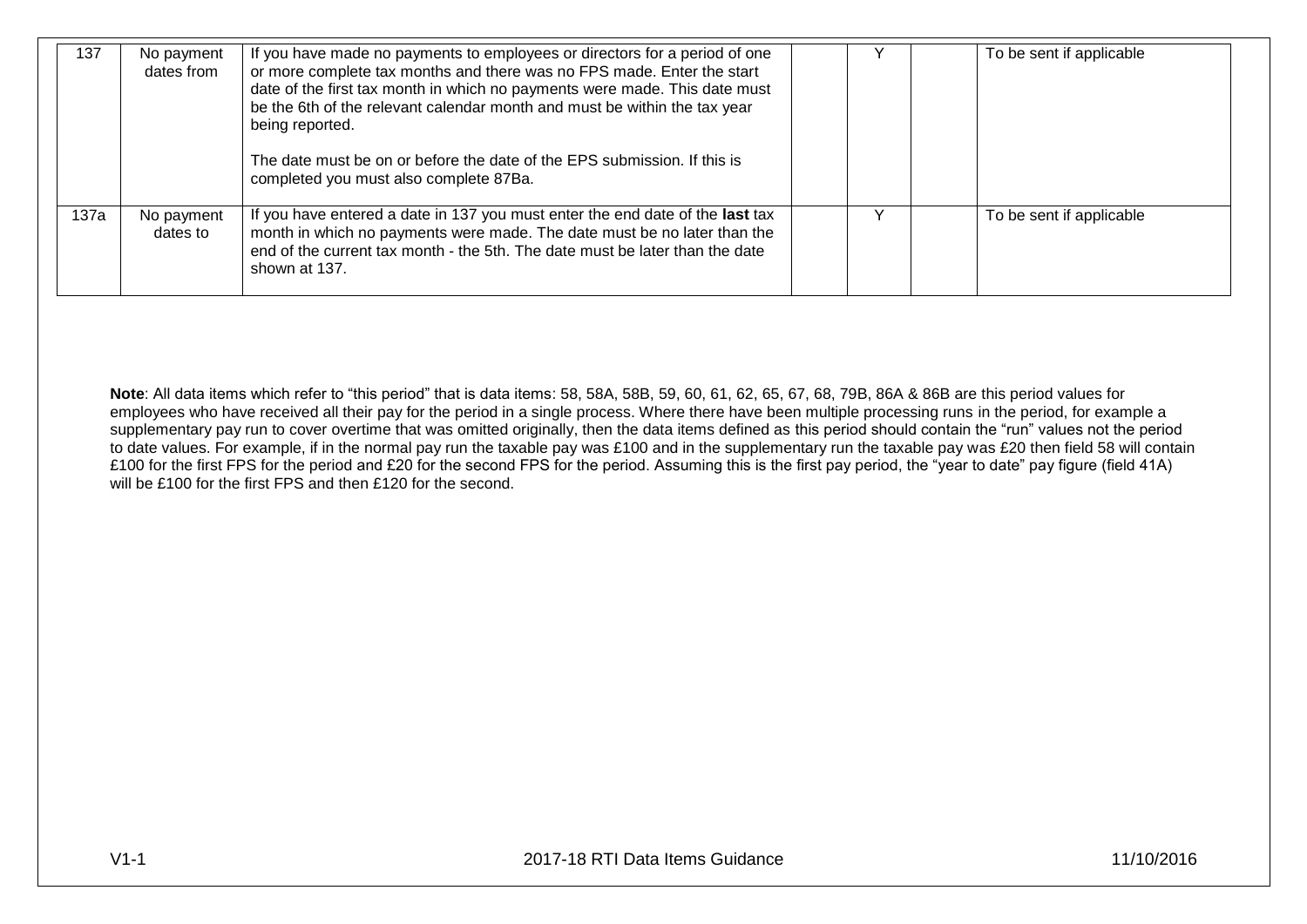## **Changes history**

| <b>Version</b> | <b>Date</b> |                                                                                                  |
|----------------|-------------|--------------------------------------------------------------------------------------------------|
|                |             |                                                                                                  |
| 1.0            | 15/07/2016  | Data item 60 - Value of benefits taxed via the payroll in pay period. Further information added. |
|                |             | Data item 110 ECON - item removed.                                                               |
|                |             | Data item 144 SCON - item removed.                                                               |
|                |             | Data item 55A – Y added to EYU column.                                                           |
|                |             | Data item 171 - Y added to EYU column.                                                           |
|                |             | Data item 173 – Y added to EYU column.                                                           |
|                |             | Data item 174 - Y added to EYU column.                                                           |
|                |             | Data item 132 PTtoUAP - item removed.                                                            |
|                |             | Data item 133 UAPtoUEL - item removed.                                                           |
|                |             | New data item 170 PTtoUEL - added to EYU.                                                        |
|                |             | Data item 41 - removed reference to pre-RTI process.                                             |
|                |             | Data item 58A - wording added to clarify amounts not to be included in item 58A.                 |
|                |             | New data item 175 – Make and model of car                                                        |
|                |             | New data item 176 - CO2 emissions                                                                |
|                |             | New data item 177 - Fuel type                                                                    |
|                |             | New data item 178 - Car identifier                                                               |
|                |             | New data item 179 - Amendment indicator                                                          |
|                |             | New data item 180 - Calculated price                                                             |
|                |             | New data item 181 - Date car was available from                                                  |
|                |             | New data item 182 - Cash equivalent of car                                                       |
|                |             | New data item 183 – Date car was available to                                                    |
|                |             | New data item 184 - Date free fuel provided                                                      |
|                |             | New data item 185 - Cash equivalent of fuel                                                      |
|                |             | New data item 186 - Date free fuel withdrawn                                                     |
|                |             | New data item 187 – Apprenticeship Levy due year to date                                         |
|                |             | New data item 188 - Tax month                                                                    |
|                |             | New data item 189 - Annual Apprenticeship Levy allowance amount                                  |
|                |             |                                                                                                  |